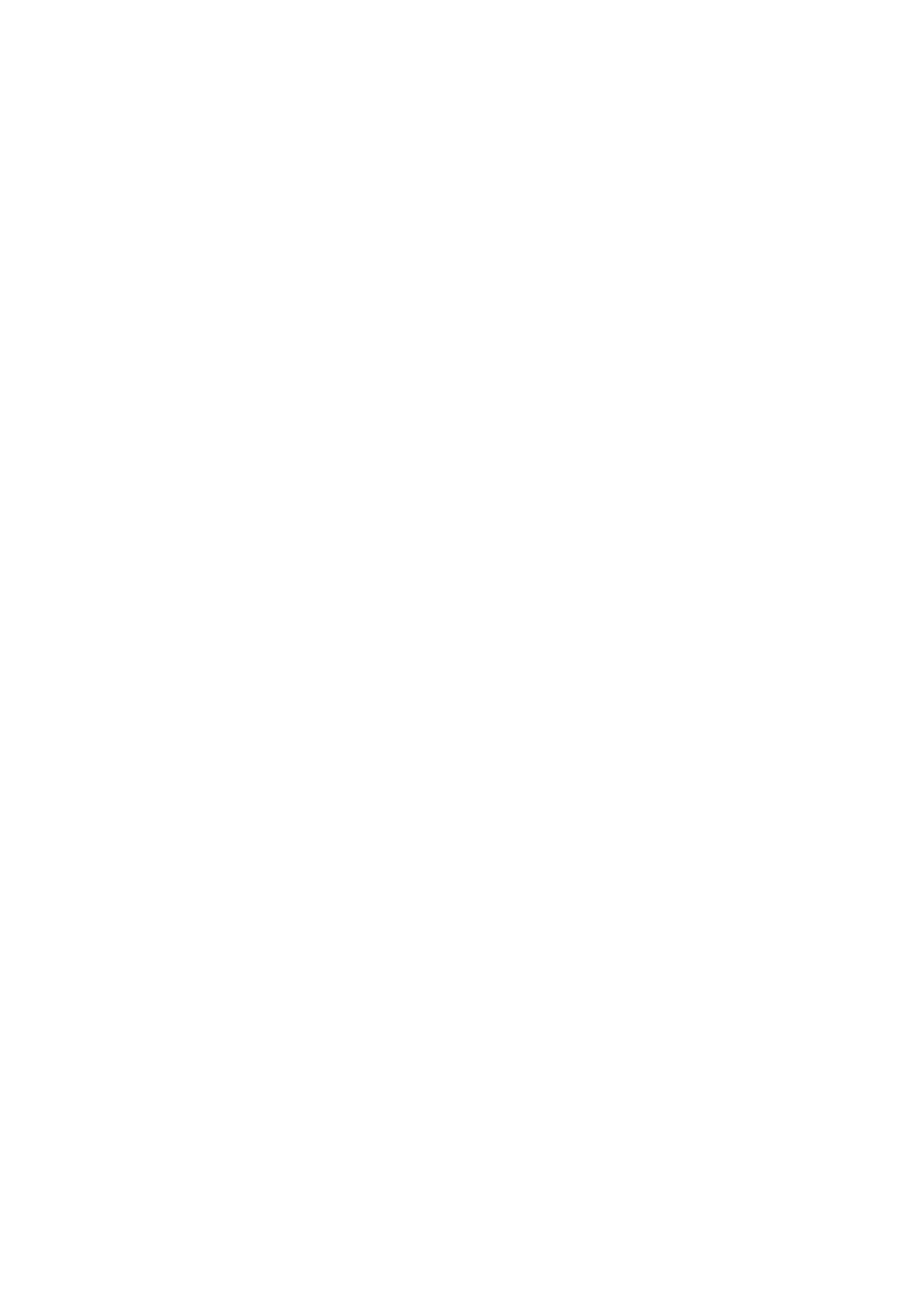#### **THE PARISH TREASURER**

#### **1. INTRODUCTION**

It is said that solvency is a matter of temperament and not of income and the way a parish feels about its financial position is sometimes significantly influenced by the attitude and temperament of the Treasurer.

The Treasurer will desirably be a person who is strongly involved in the life of the parish particularly its vision for the future and the financial implications of that vision.

While this means that the Treasurer needs to realistically assess the parish's resources before giving advice, he or she, along with the other members of parish council needs always take care that money is the servant and not the master in any situation. Sometimes a parish becomes so worried about money that it becomes a constant niggle at every parish council meeting and the parish frequently drifts into a situation where it seems to have lost its sense of direction.

Sometimes there may not be enough money available to embark on a course of action; but if it is right, if it is fully explained, and if it catches the imagination of the congregation, then often, the money will be forthcoming.

Therefore, the treasurer needs to be more than simply the person who knows how to keep a cashbook or to prepare a budget. He or she needs to understand the mission of the church in the parish context and to have a feel for what is right and possible.

The Treasurer, along with the other members of parish council must be able to be able to appreciate the church's needs and resources, and to know that needs and resources are not only measured in money terms. The needs of the church include the need to proclaim the whole Gospel to the whole world. The resources of the church can be defined to include the abilities and depth of commitment of the church members and supremely in terms of the infinite resources of God, who calls us, and who enables us to respond to his call.

The parish treasurer is vital to the health of every parish and God alone knows the debt, which the church owes to the devoted service of its many thousands of parish treasurers.

The treasurer is typically a low-key character who often hopes that his or her work will go unnoticed so that the parish can carry out its work largely unaware of any financial constraints. Parish finance is only noticed when it is going badly; like a thumb, we only remember we have one when it is sore. But we need our thumbs and we could not get very far without them.

If the treasurer can take from the rector and the parish council that debilitating strain on their spiritual energies which is created by financial worry, he or she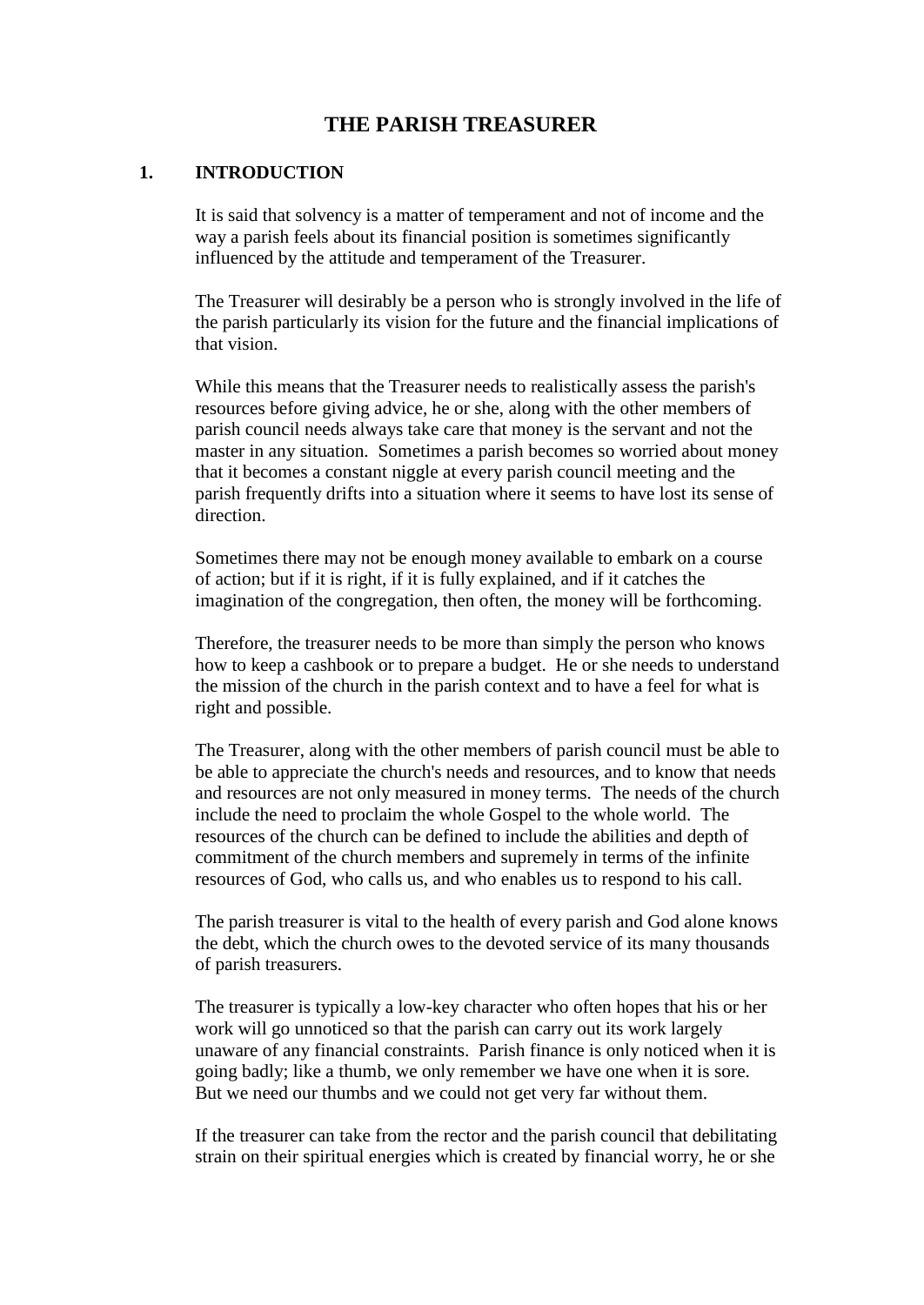can release them for the work of the Gospel through the life of the parish fellowship.

This is the justification for the Treasurer's work and the satisfaction of it.

Now to some detail.

#### **2. FUNCTIONS OF THE TREASURER**

The functions and duties of the Treasurer are set out in the following two sections of the Parish Administration Act:

#### *2.1 Financial responsibilities of parish council*

- *(1) The parish council, subject to and in accordance with Part 5, shall arrange for money received by the parish to be deposited with a bank or such other institution as is approved by the Bishop in Council.*
- *(2) The parish council shall ensure--*
	- *(a) that there are kept records of all receipts and payments of the funds of the parish, including funds of all centres of the parish and all organisations of the parish (other than funds to which sub-section (3) applies); and*
	- *(b) that the accounts of those funds are made up and closed as at 31 December in each year; and*
	- *(c) that the audited financial statements of those funds are laid before the annual meeting of the parishioners.*
- *(3) If, with the approval of the parish council, there are separate funds for a church in a parish, the parish council shall ensure--*
	- *(a) that there are kept records of all receipts and payments of those funds; and*
	- *(b) that the accounts of those funds are made up and closed as at 31 December in each year; and*
	- *(c) that the audited financial statements of those funds are laid before the annual general meeting of the parishioners.*
- *(4) The parish council shall direct the administration of parish funds, subject to any specific trusts.*
- *(5) The parish council may raise funds for the purposes of the parish by direct giving or such other appropriate means as it determines, subject to this Act.*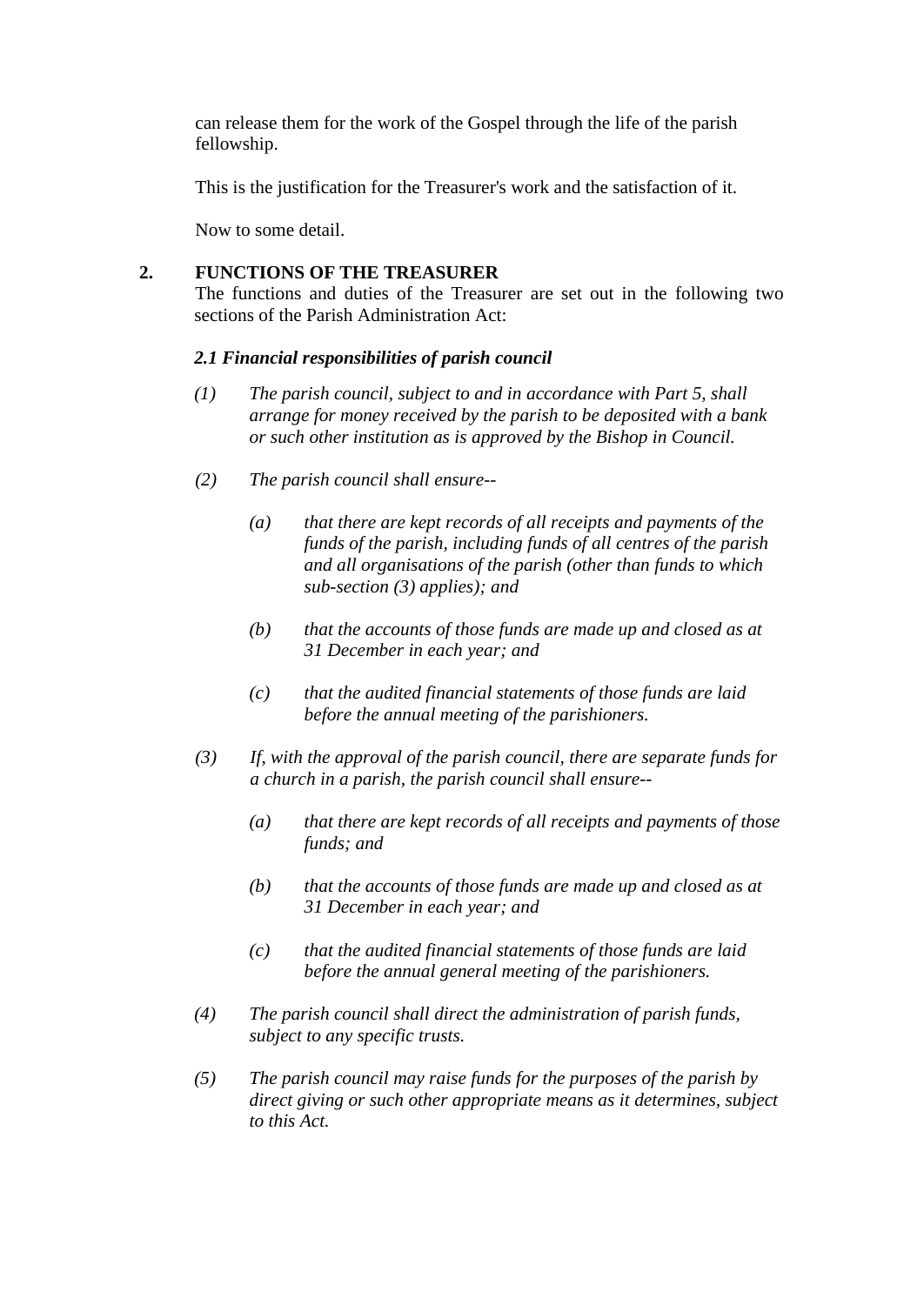- *(6) The parish council shall pay out of the funds at its disposal the stipends, remuneration and allowances of the incumbent and ministers of the parish and the salaries of any lay workers.*
- *(7) The parish council shall pay promptly all accounts required to be paid under this or any other Act or by resolution of Synod.*

#### *2.2 Treasurer of parish council*

#### *Treasurer of parish council*

*34. (1) The parish council of a parish, at its first meeting each year after the annual general meeting, shall appoint a treasurer of the parish.*

- *(2) The duties of the treasurer of the parish council are -*
	- *(a) to present a statement of the financial transactions of the parish at each meeting of the council;*
	- *(b) to ensure that copies of the audited financial statements are*

*placed on a notice board at all churches in the parish at least* 

*7 days before the annual general meeting;*

*(c) to carry out such other duties as are assigned to the treasurer by the parish council.*

In Part 5 of the Parish Administration Act the following matters are dealt with:

- Banking
- Administration of Funds
- Money raised by Parish Council to be used for church purposes
- Borrowing
- Parish Funds

Part 5 of the Act is in the Appendix.

#### **3. APPOINTMENT AND QUALIFICATIONS**

A parish treasurer does not have to be a qualified accountant or a trained bookkeeper.

The appointment of a Treasurer is one of considerable importance to the effective working of a parish council so careful consideration needs to be given to the selection of the right person prior to any meeting at which appointments will be made.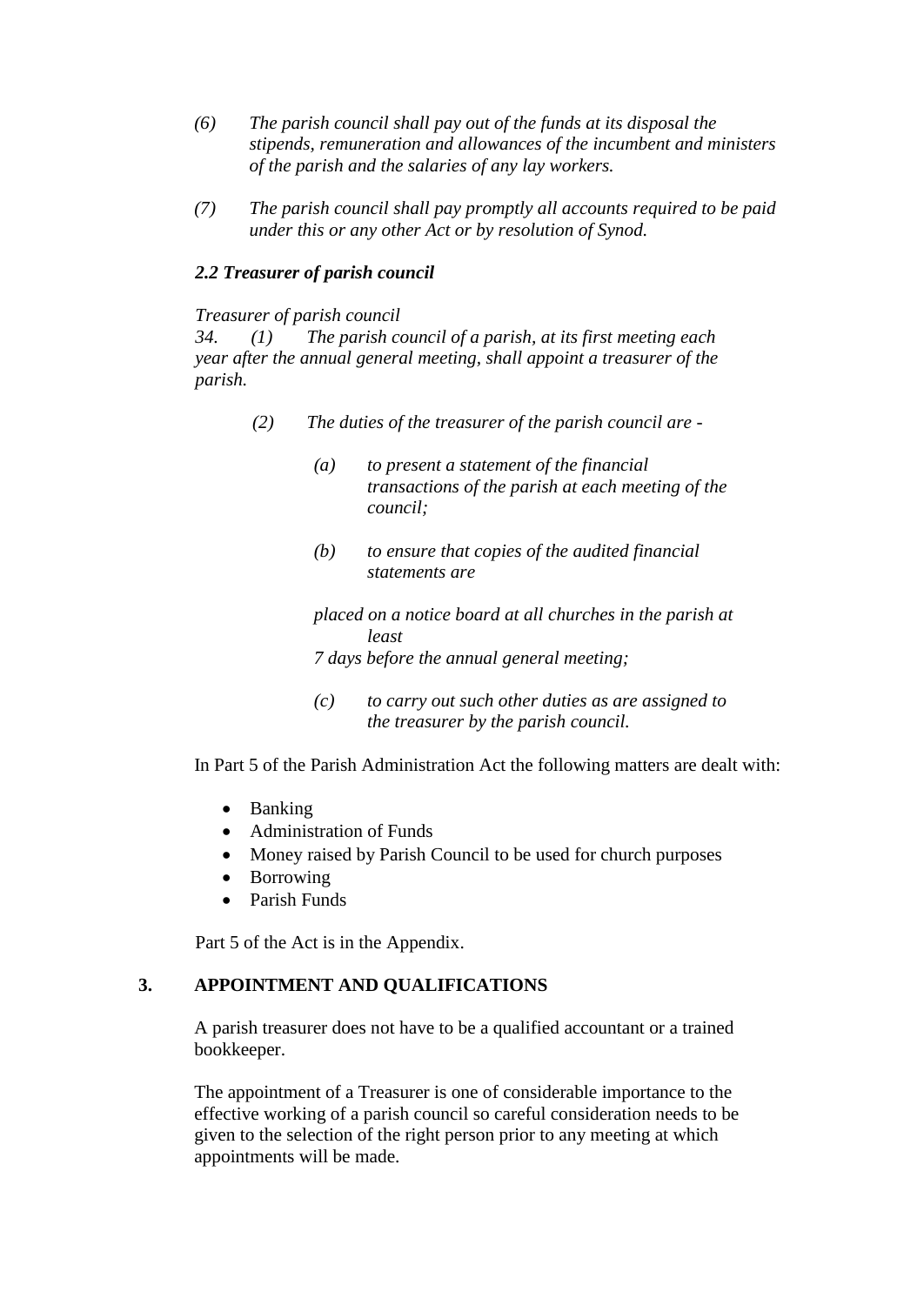What then, are the qualities and qualifications to be sought in a treasurer?

#### **(a) General**

The treasurer needs to like and be comfortable with figures. A person who has difficulty balancing his or her chequebook would probably not be relaxed about being a treasurer.

#### **(b) Methodical and Orderly**

The parish treasurer needs to be:

- Tidy and precise in attitudes towards information on sources of funds received and expenditures incurred, budgeting and preparation of financial statements.
- Prompt in banking all moneys and payment of accounts and other commitments subject to approval by the parish council.
- The treasurer needs to be able to think ahead, foresee problems and to suggest clear ways for the parish council to deal effectively with its financial resources and to rise to any financial challenge.
- The treasurer needs to be able to present a realistic picture of the parish's financial position and can do so as far as possible always.

#### **4. GETTING ON WITH THE JOB**

**4.1** When a new treasurer takes over there will be many practical details he or she will grasp quickly. If he or she can work for a while in collaboration with the former treasurer, much of this will be passed on at that time; but some of the information only crops up once a year, so ideally the new treasurer should work in tandem with his or her predecessor for a whole financial year so that he or she can see what happens at various stages. This is sometimes quite impossible. Treasurers may leave the district at short notice. Sometimes they can fall ill and be unable to share the work with a successor or to explain it to him or her. For all these reasons, it is most helpful if the treasurer keeps the books up to date at all times.

#### **4.2 Treasurer's Notebook**

A treasurer's notebook is also invaluable. Such a notebook would contain general information and a checklist of matters which need attention at times of the year. This approach will greatly simplify the task of handing-over to a new treasurer as well as being a useful aid to the person who has compiled it.

The general pages would contain such information as: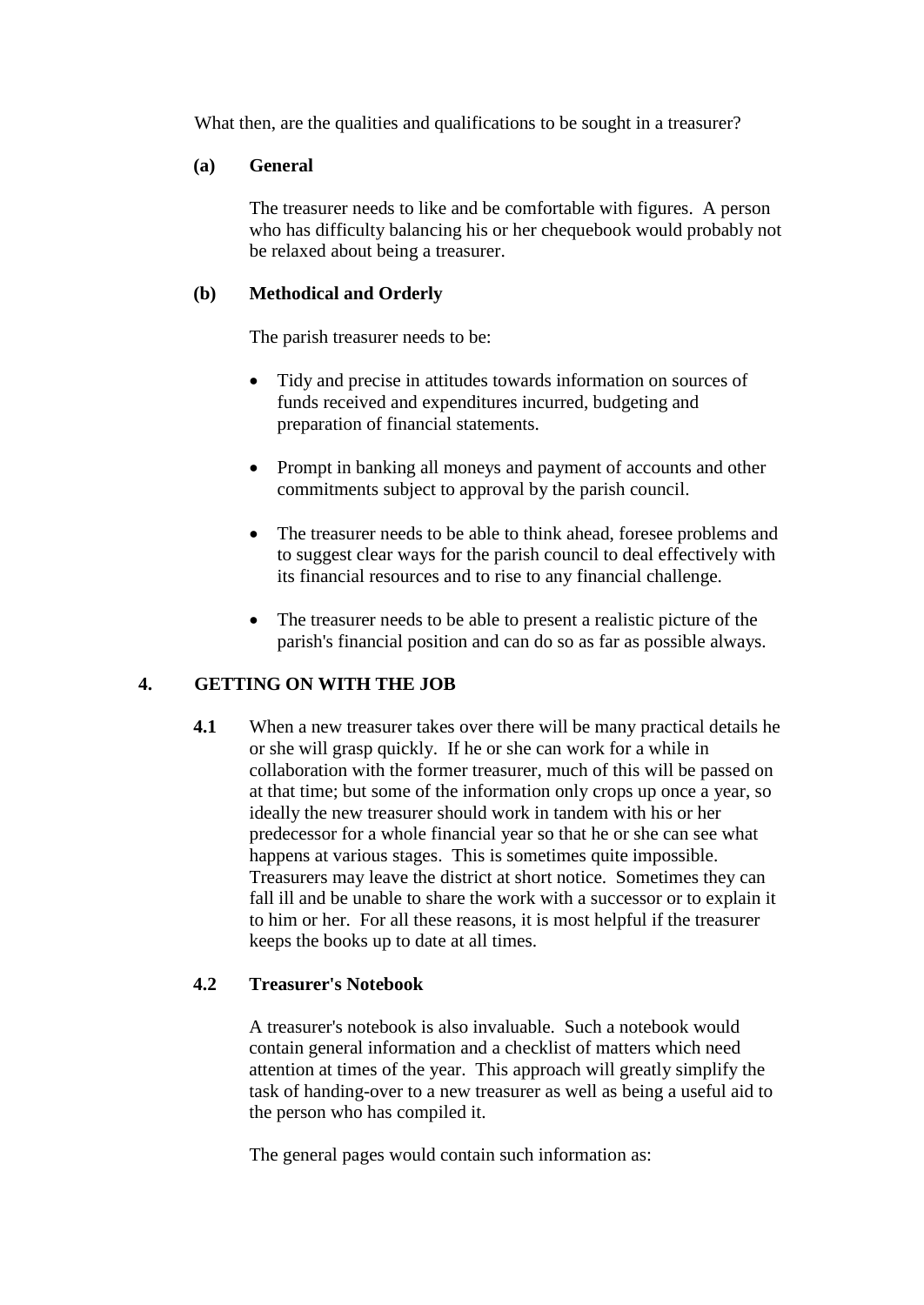- name and address of bank;
- bank's branch number:
- full title(s) and account number(s) of parish account(s);
- details and whereabouts of investment documentation, loan documents, etc.:
- names and addresses of persons authorised to sign cheques on behalf of parish council or subsidiary accounts;
- how many signatures are needed on cheques;
- name and address of auditor;
- name and address of stewardship recorder (if any);
- names and addresses (and telephone numbers) of diocesan personnel whom it has been found useful to consult indicating the subject matters for each person;
- names and addresses of missionary and other church bodies customarily supported by the parish;
- copies (with dates) of any relevant parish council minutes authorising opening of bank accounts or relating to treasurer's procedures, etc.'
- details of any items held in safe custody by the bank;
- details (with amounts and due dates) of any periodical payments made by the bank.
- Parish's ABN number and relevant GST material.

In addition, there may be a page of information which needs to be checked through every month. Each parish will need a different one, but the following is a sample of what monthly pages might contain:

- stipend/salary details for
	- o rector
	- o curate
	- o parish secretary, etc.
- regular items contained in Diocesan account (assessment) amount, superannuation, long service leave, family allowance)
- reminder to remit mission money received from parishioners.

Then there will be a series of pages, one for each calendar month throughout the year on which some of the above information could be repeated. Again, each parish's details will be different, but these are the kinds of things that might feature in such a list:

#### **October**

Close accounts for year ending 30 September. Take all necessary documentation to auditor. Ascertain date of Annual Parish Meeting. Prepare budget (if not done in latter part of previous year).

#### **November**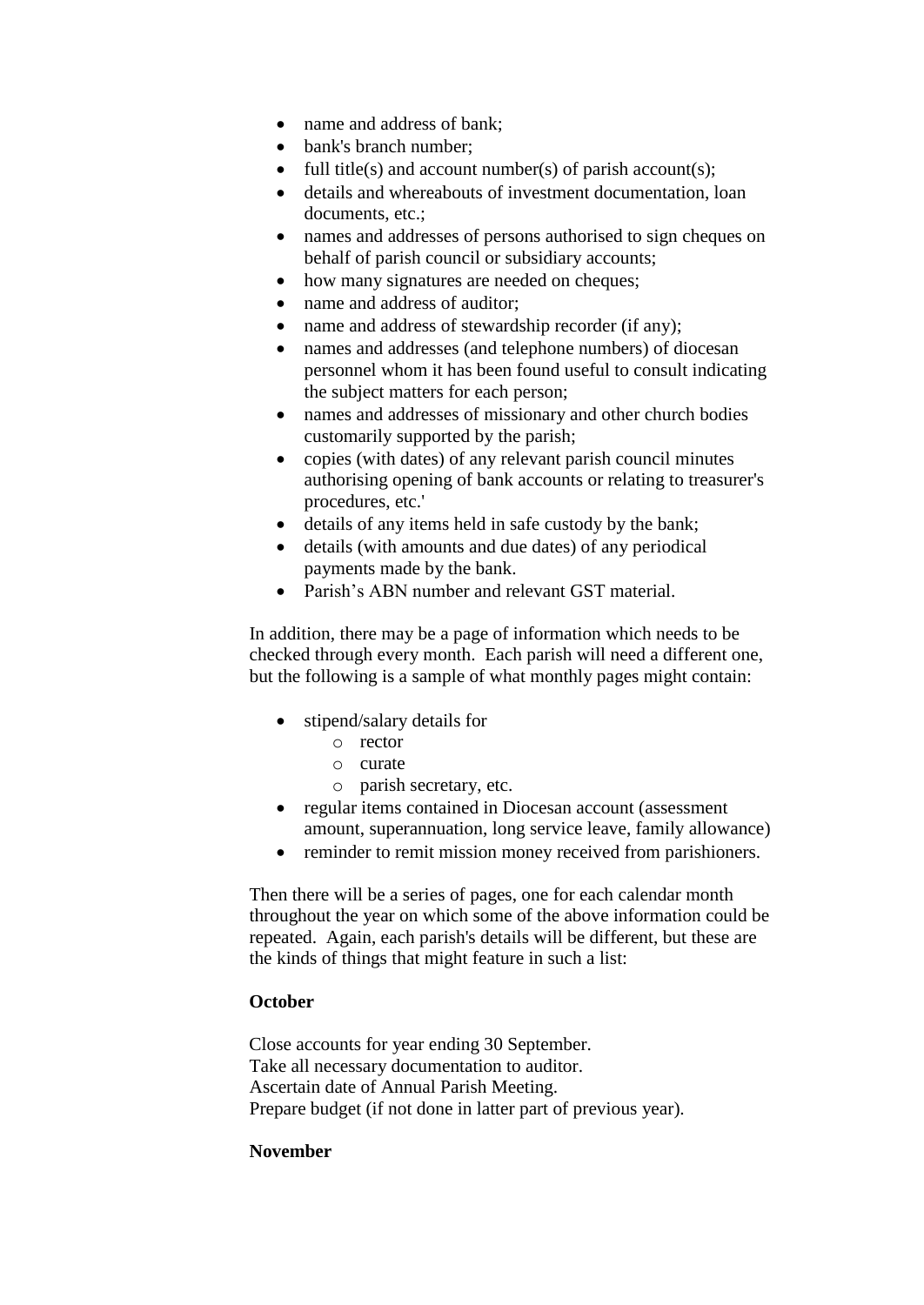Present audited accounts to parish council at this month's meeting. Electricity bill due. Water and sewerage rates due. Prepare copies of annual accounts for annual parish meeting.

... and so on.

An additional benefit of this kind of monthly checklist is to help plan cash flow by noting the months in which heavy bills come due for payment (e.g. the gas bill in August if the rectory is on gas fired central-heating), or put on deposit if it is not going to be immediately needed.

#### **4.3 Methods**

#### **4.3.1 General**

The person who takes on the administration of parish accounts, takes on a great deal of responsibility. So, does anyone who takes over the accounts of any organisation, be it tennis club or football club; but there are additional constraints in the case of the parish treasurer. A tennis club probably exists only for the sake of its own members, and is not involved in a wider association or organisation within which it has "family" loyalties as well as legally binding links. The parish is different for these reasons.

The treasurer does not have a free hand in what he or she does. The treasurer is the servant of the parish council and the parish council is subject to church legislation and practices developed over time by the wider church.

All money placed in the parish council's care includes all money put on to the collection plate in church, becomes trust money, to be used for religious and charitable purposes in accordance with laws and ordinances relating to trust funds. For this reason, the treasurer is particularly responsible to ensure that the cashbooks and other records and documents are kept accurately and in proper order.

#### **4.3.2 Retention of Records**

All cashbooks should be kept permanently. The current and the immediate past ones will be needed for use and reference; the older ones should be kept in the church safe or other safe place of custody. Vouchers such as bank pay-in-slips, bank statements, cheque stubs and receipted accounts should be retained at least until the accounts to which they relate have been properly audited.

#### **4.3.3 Transactions**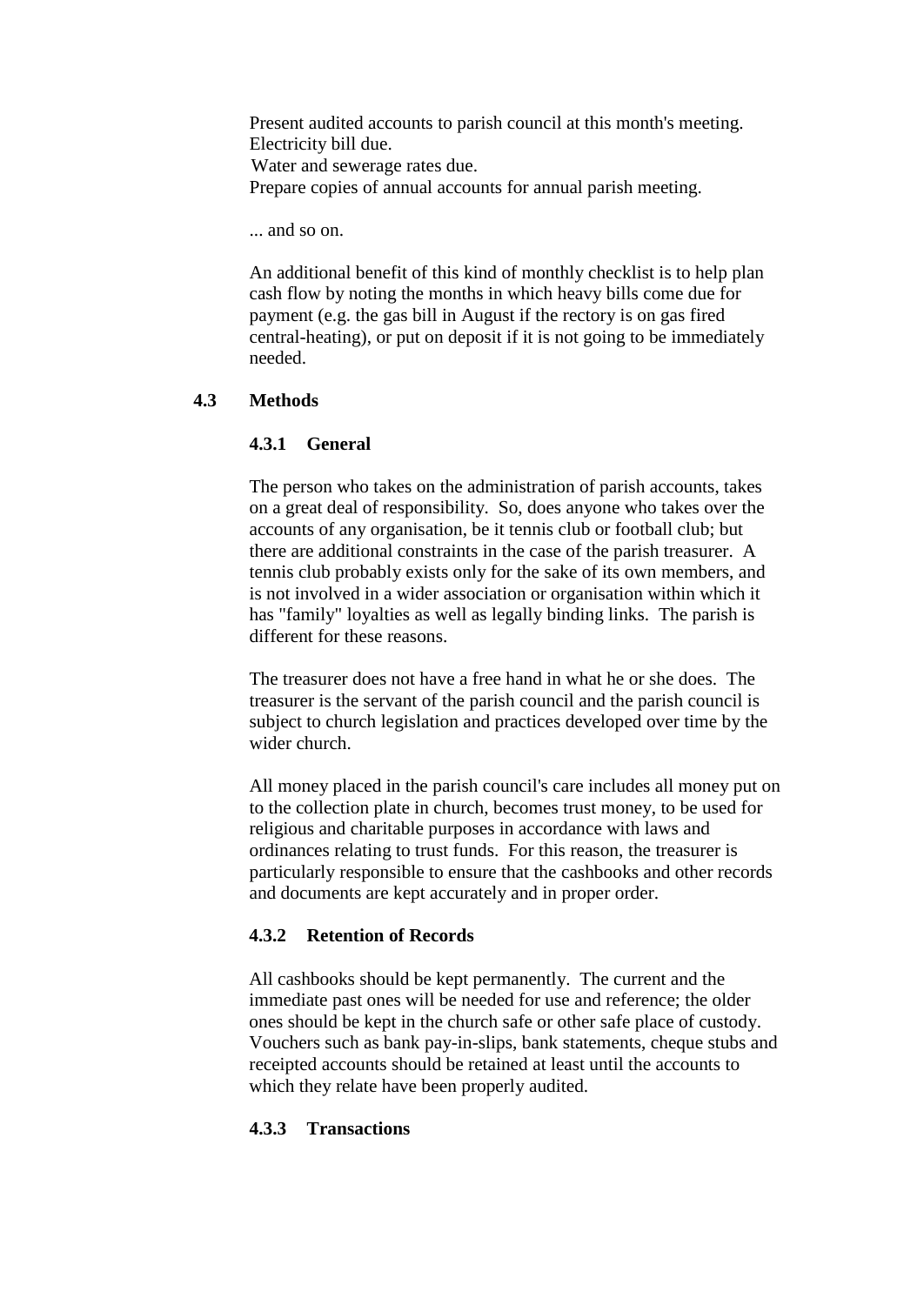For everyone's protection, all transactions should be made, as far as possible, by cheque or bank transfer. This means that all movements of money are recorded and anyone who has a right to do so can see from the books exactly what is happening. This is desirable, not because there may be a suspicion of dishonesty (that, fortunately, is extremely rare), but so that everything may be open and above board and that anyone who wishes to make enquiries can be assured that no money is being misappropriated. It protects voluntary workers, and guards against that kind of well-meaning sloppiness by which so many small voluntary associations get into a hopeless mess.

#### **4.3.4 Petty Cash**

There will often need to be a petty cash float so that the rector together with other church officers may buy small items and be reimbursed in cash rather than by cheque. However, all such transactions should be recorded and based upon written petty cash vouchers (pads of which are available from most stationers), accompanied by receipts where possible. The vouchers will be kept so that they may be examined by the auditor at the year's end. Again, if a church officer is allowed a cash float he should keep account of amounts received and expended, and should submit statements from time to time to the treasurer with vouchers attached so that the treasurer has the information for audit purposes.

#### **4.3.5 Bank Orders**

Many regular payments may be made by standing order, credit transfer, or direct debt. These methods do not involve letters, envelopes, or stamps, and save a great deal of time and expense. The treasurer, however, needs to keep an eye on them if he wants to maintain a proper cash flow - it is easy to forget and run up an expensive overdraft unnecessarily.

#### **4.3.6 Bank Signature Authorities**

When a new treasurer is appointed (or a new bank account opened) the bank will require a new authority. This will state who may sign cheques. The treasurer will hold the chequebook so he or she is an obvious signatory; but in case he or she is ill or away there ought to be alternative names - the rector, churchwardens or the parish council secretary. Under section 25(2) of the Parish Administration Ordinance it is stated that cheques drawn on parish accounts are to be signed by not less than two members of the council authorised by the council for this purpose.

#### **4.3.7 Church Collections**

Church collections should be counted as soon as possible after the service, always by two persons authorised to do so by the Parish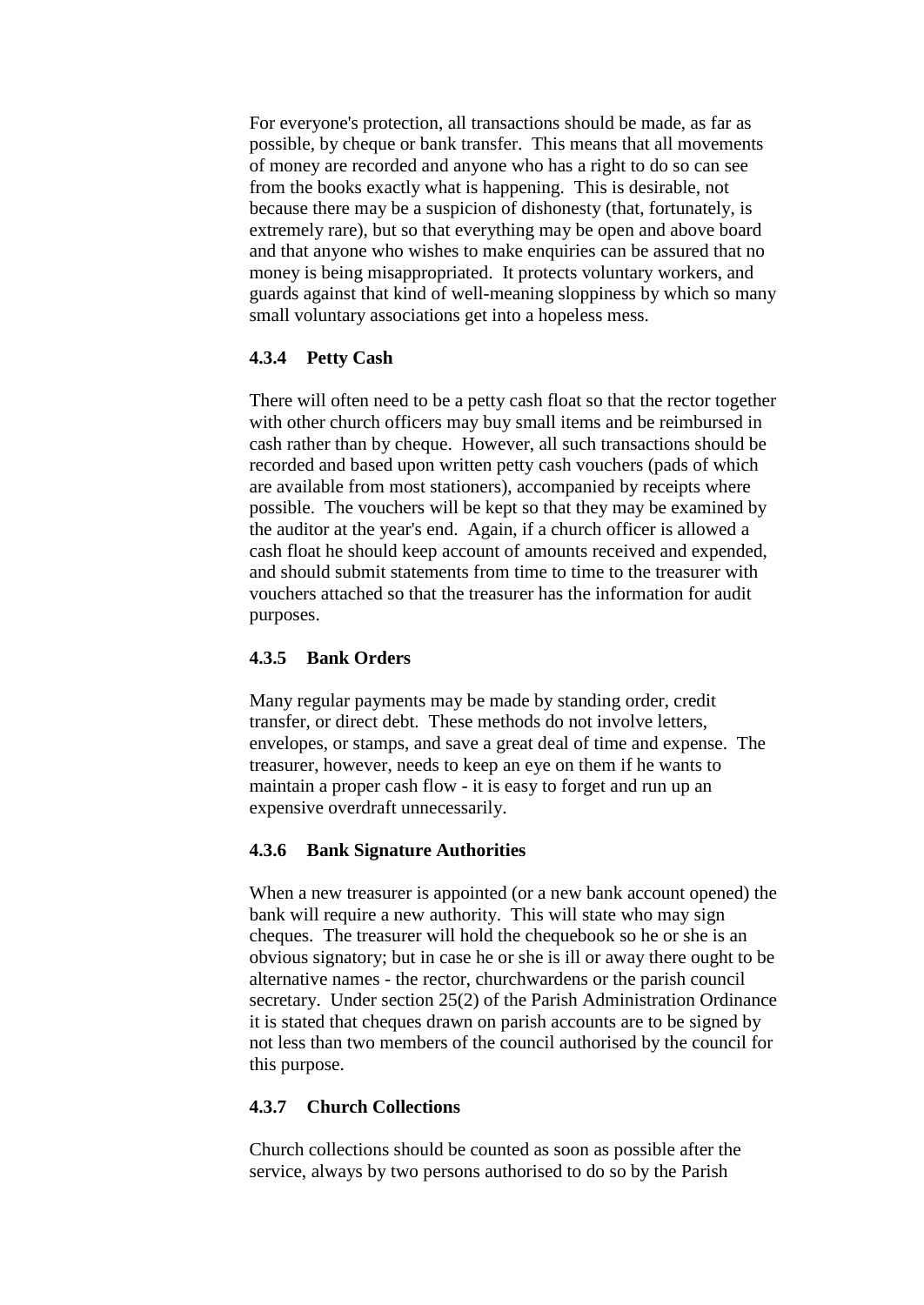Council. It is desirable that persons appointed to work together on this task not be close family members. The amount collected should be recorded in the service register immediately. It is usual for collections to be divided into loose cash and envelope offerings. Envelopes need to be opened and recorded separately. Procedures vary from parish to parish, but the rector, treasurer, and parish council should satisfy themselves that the methods adopted are as efficient as possible.

As soon as the collections and contents of stewardship envelopes have been counted and recorded and their accuracy verified, they should be bagged ready for banking and put into the church safe overnight. In many areas, it is possible to put money into the night safe at the bank if arrangements have been made in advance. Every effort should be made to avoid having parish money overnight (or even during the day) in a private house.

#### **4.3.8 Banking of Church Funds**

All money should be banked as soon as possible, preferably on Monday morning. This does not need to be the treasurer's job. He or she may need to delegate it, particularly if his or her work does not permit a weekday visit to the bank.

When parish council money is banked, the person doing so should make sure that the counterfoil of the pay-in slip, or the deposit book, states the source of the money paid in e.g. 'cash and envelope collections 21 June 2017', or 'Christmas Card Sales December 2016', or 'proceeds of coffee morning at 24 Smith Street', etc. This is a useful cross check and, more importantly, if money is paid in by persons other than the treasurer, the counterfoil allows him or her immediately to know which part of the accounts to enter the credit. Without the counterfoil, he or she may simply get a bank statement with an amount he or she is unaware of and might waste a great deal of time on detective work finding out who paid it in and for what purpose.

After money has been paid in, the pay-in slip or book (with the bank's stamp on it) should be returned to the treasurer so that he or she can enter the amounts in the books. Alternatively, it may be put back into the church safe to be collected by the treasurer to make up the books.

#### **4.3.9 Bank Interest & Charges**

Large sums of money should never be left in a current account where they will earn no interest, though the balance kept in the account should always be large enough to ensure that anticipated withdrawals do not cause an overdraft and attract interest charges. Some banks waive charges for transactions if a minimum balance is maintained in the account. It is important to find out from the bank what their arrangements are in respect of charges and to work the account in such a way as to minimise charges and maximise earnings. Any amount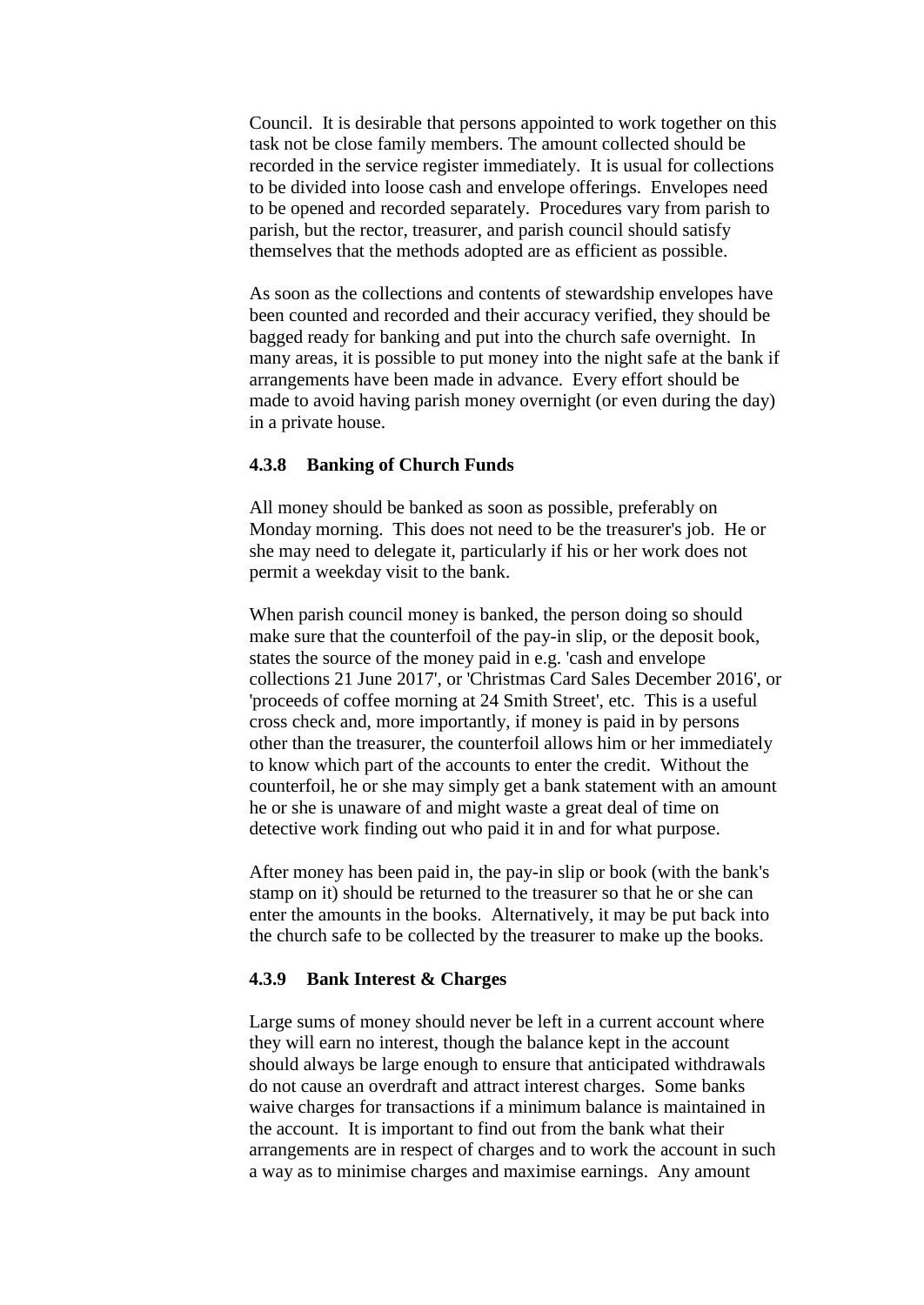over and above immediate needs should be transferred to an interestbearing deposit account with the Anglican Development Fund - Gippsland.

#### **4.4 How many bank accounts?**

Some parish councils like to have a multiplicity of separate bank accounts, each dealing with one section of parish business - a general account for the parish council, separate accounts for other church centres, a furniture and fittings fund, a Sunday School account, a fete fund, etc. In this case, each account will have its own chequebook, passbook and bank statements and some accounts could have different signatories to others. All the separate accounts will be subject to annual audit, and their transactions summarised in the annual accounts of the parish.

There may be occasions on which this may be desirable or necessary such as giving a measure of freedom of decision-making to a vestry of one of the parish centres where the parish has decided to delegate dayto-day management functions. Another case could be where the parish council has decided to establish a rector's discretionary fund or hospitality account on which the rector operates alone or with another authorised person.

However, before acquiescing too easily in requests to open separate bank accounts, consider the snags. It can create difficulties and misunderstandings as to who is responsible for which accounts or who is authorised by whom to initiate expenditure. It can complicate the work of the treasurer if he or she has many sub-accounts to administer and sub-treasurers responsible to him or her. If money is raised for some parish purpose it is generally more satisfactory to have it handed over to the parish treasurer so that members of the parish council are fully aware of all items of income and expenditure relating to the church. This is particularly true if the sum is earmarked for some purpose. Little sub-accounts hidden away here and there by groups can cause trouble, especially if the parish council thereby gets the impression that there is parish money over which it has no adequate control.

If a member of the congregation has a coffee morning or some other function to raise money for, say, church kneelers, new hymn books, church repairs or missionary work, the proceeds should be given to the treasurer or paid into the parish council account, so that the council is aware of all that is being done in the name of the Church by members of the congregation. If the money has been raised for a specific purpose, then the parish council will have to ensure that it is used for that purpose. This procedure enables a parish council to be in effective control, and not, for instance, to find someone re-furnishing part of the parish hall, a project which it has not approved.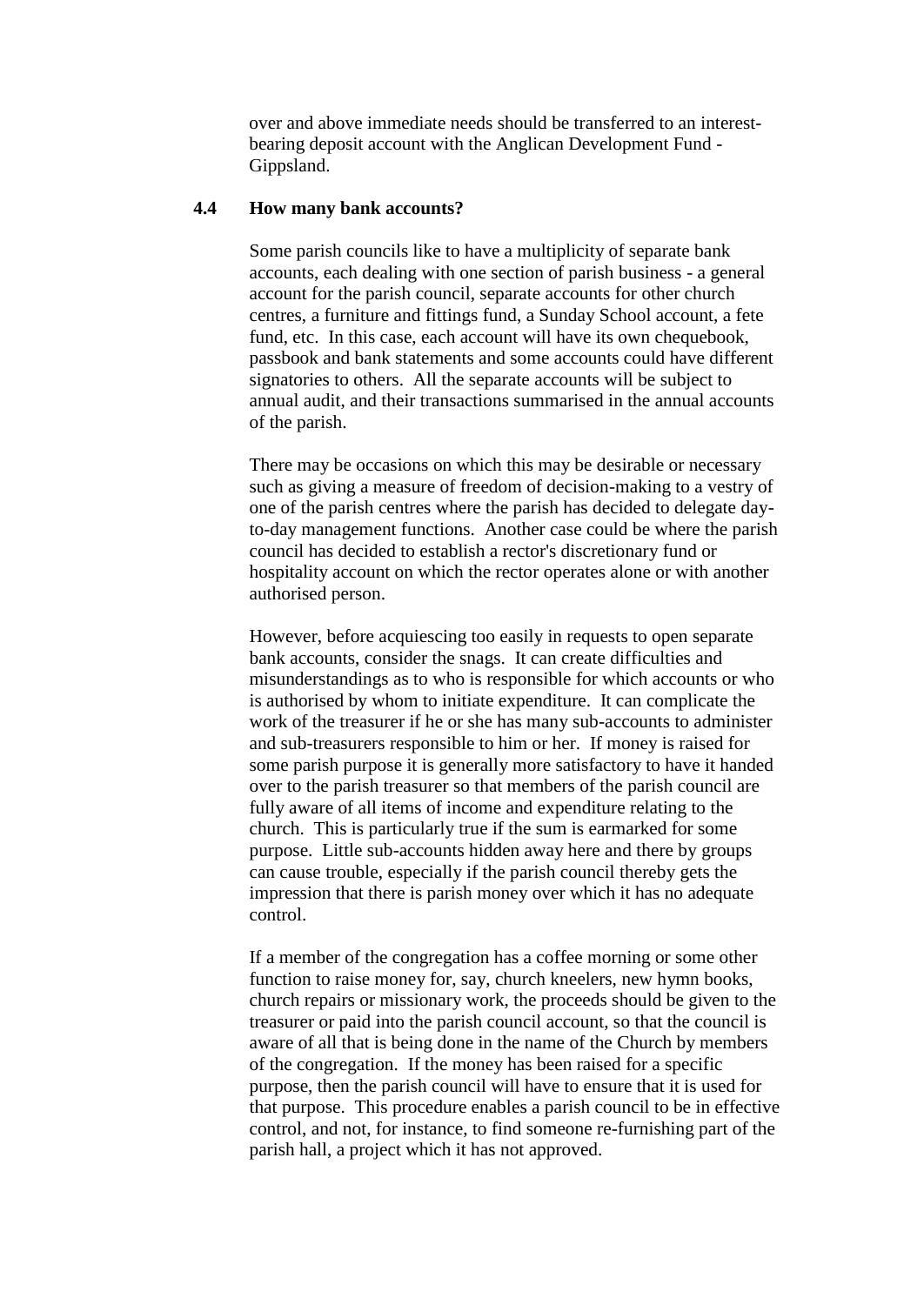To have a single composite parish council account under the control of one treasurer may also avoid bank charges or an overdraft. One section may well be in temporary deficit, but generally other sections will be in credit so that overall no financial penalty is incurred. It is easy for the treasurer to use a cashbook with a multi-column analysis layout so that all the parish council's financial affairs are contained within the one bank account.

#### **4.5 The Cash Book**

There are no rules governing the type of cashbook which should be kept. Some treasurers prefer to keep their accounts on scraps of paper (even on the backs of envelopes). Treasurers of this kind need to be quietly replaced as soon as possible.

A very small parish with the minimum of transactions might be able to get by with a cash-book showing income on one side and expenditure on the other, and no more than a single column of figures on either side of the book; but the most satisfactory way is to have a multi-column cash book with headings approximating to the main budget headings. In this way it is much easier to extract figures at the end of the year for the annual accounts, but it is also very useful for keeping a watch on the figures during the year, so that if income or expenditure is very different from the expectations as forecast in the budget, a parish council may be alerted to the situation.

The treasurer should make up his accounts regularly (at least monthly). The bank could be asked to send a statement automatically made up to the last day of each month. The treasurer should reconcile his or her accounts with the statement each time it arrives. If any cheques are still outstanding after, say, nine months at the most, a letter should be sent to the payee since cheques cannot be presented later than thirteen months from their original date.

#### **4.6 Income**

In most cases, the main source of parish giving will be through the Sunday collections, both loose and envelope.

Many parishes, however, will have additional sources of income. Some will have a parish hall which is let out; some are fortunate enough to have bequests held by the Property Trust on which regular income is received; occasionally there are investments made from past savings; and there can be few parishes which do not have coffee mornings, fetes, or other fund-raising functions.

The parish accounts can reveal a great deal about the parish. Are the special events the financial lifeline of the parish? Is the regular giving of the committed congregation sufficient to keep the wheels turning? Or does the church have to rely on the impulse buying of the less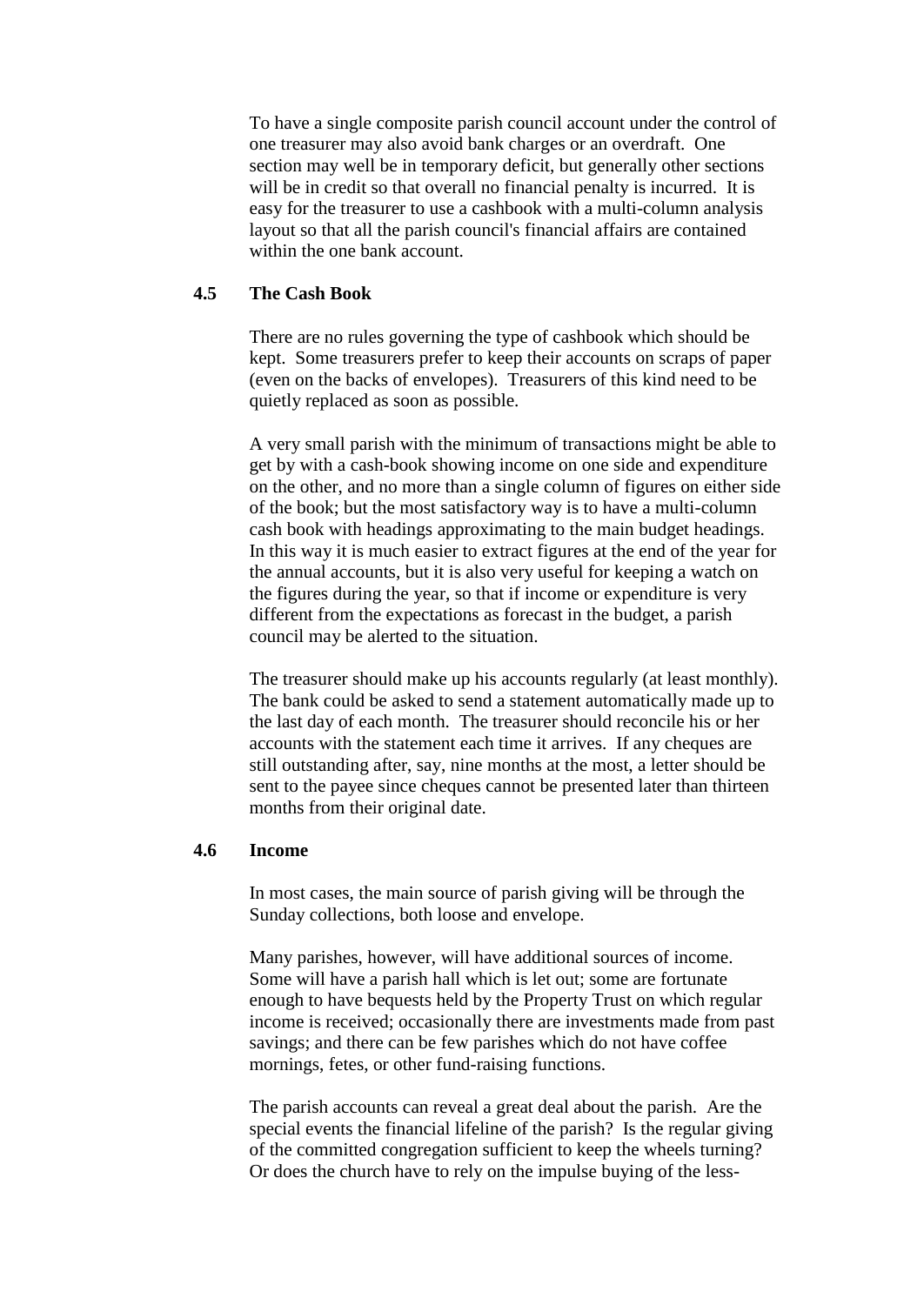committed well wishers who are persuaded along to a fund-raising event?

Some parishes insist that any special efforts should help cement the social and fellowship aspects of the life of the congregation (and this should never be despised - fetes can be great fun), but that any proceeds accruing from them should go outside the parish to some missionary or charitable cause. This is excellent so long as an adequate amount does thereby go out of the parish.

What the parish must not do is regard the ministry cost and pledge to the diocese as charitable giving in this sense. It is not; it is part of the inescapable commitment of being part of a larger diocesan family and is second only to maintaining the stipendiary ministry in the parish.

If the parish has income from specific trusts held by the Diocese, care should be taken to comply with the terms of these trusts. If there is doubt as to whether certain payments fall within the orbit of a trust, the Diocesan Registrar will be able to assist.

No further explanation is required about most of the items marked 'income' in parish accounts, except for three matters - bequests and collections.

#### **4.7 Appropriation of Church Collections**

Special gifts to the church are usually given with a specific purpose in mind and the expenditure of these gifts should conform to that purpose. However, the case of general gifts given through the collection plate during services are not as clear as the specific case referred to above. It is not always easy to know what was in the mind of the donors in the pew on Sunday morning, but it may be said with certainty that members of congregations know and understand quite clearly that their contributions will be applied to the general purposes of the church.

In the hands of rectors and parish councils such collections are undoubtedly moneys held in trust and must be so administered. The purposes of the trust would cover all legitimate expenditure on the maintenance of the parish ministry, any church-sponsored social welfare work, contributions to the Diocese and missionary work.

Contributions to non-church organisations would not come into this category and specific fundraising would be necessary if contributions were to be made in this direction.

#### **4.8 Bequests**

The Church has reason to be grateful to those who in the past have left money to it; without the permanent results of such giving, we would be hard put to maintain the ministry and services we now do. Such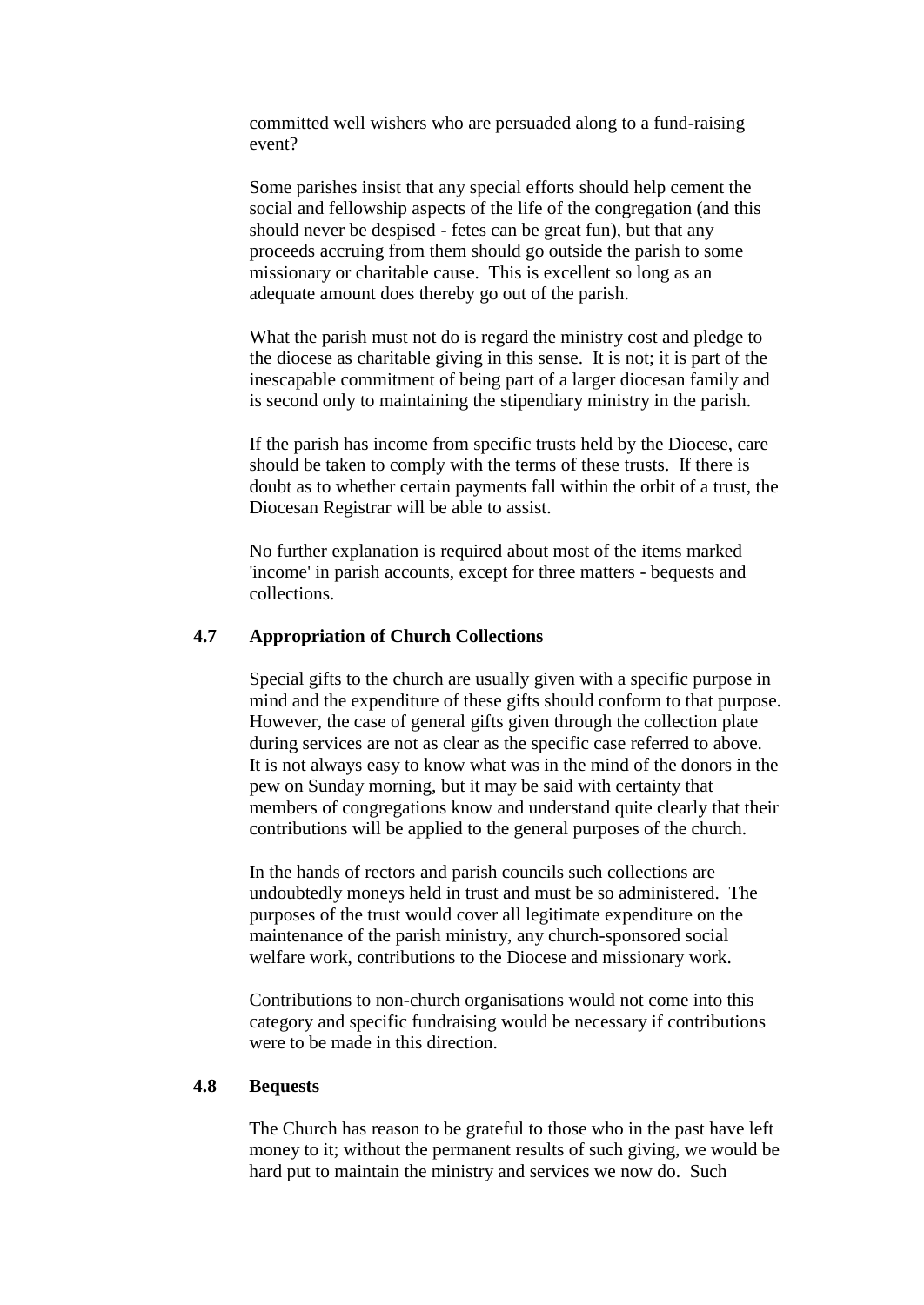cushioning is, of course, a mixed blessing in that it may leave the living church complacent about its financial responsibilities for the furtherance of the Gospel.

Bearing this in mind, however, we should never despise bequests and from time to time members of the Church should be reminded that they ought to remember the Church in their own will. Too many Christians refuse to face the fact that death is an inevitability which needs to be prepared for in a Christian way.

There is an embarrassed conspiracy of silence about it and even preachers who dare to make death the subject of their discourse is often criticised for being morbid. They are not - they are being realistic, and reminding their congregation that, since Christ has drawn the sting of death, they can look the facts of death in the face without fear. Many people have not made a will at all, and for this there is no excuse. Christians do not have to be particularly wealthy to be able to leave some of their possessions to the Church. When doing so, it is advisable to discuss the matter with a solicitor who may then choose to contact the Diocesan Registrar for further advice.

Bequests, which are hedged in with too many conditions, can be a burden rather than a help to the church. A badly worded legacy can cost the church a great deal in legal fees to determine what the testator really meant and whether a certain proposed allocation of the bequest is within the terms laid down. Nevertheless, if conditions are laid down they must be strictly adhered to because a bequest is a trust.

Bequests left to the Gippsland Ministry Foundation 'for the general purposes of the Diocese of Gippsland' can be of tremendous value in enabling the Church to embark on some pioneer work which might otherwise be impossible, but the testator must be able to trust the Bishop and the Diocesan Council enough to lay down so wide a definition of the purposes.

It is possible to include more specific wording such as 'for the evangelistic work of the diocese' or 'for educational purposes within the diocese', or 'for the purposes connected with the maintenance or extension of the fabric of a parish church building', but all these phrases are of doubtful interpretation, and should be resisted if possible. If a solicitor is not an expert in ecclesiastical law (and few are) it may be wise to ask the Diocesan Registrar for advice.

#### **4.9 Missionary and Charitable Giving**

Many items of expenditure in a parish budget are self-explanatory. However, something needs to be said about missionary and charitable giving.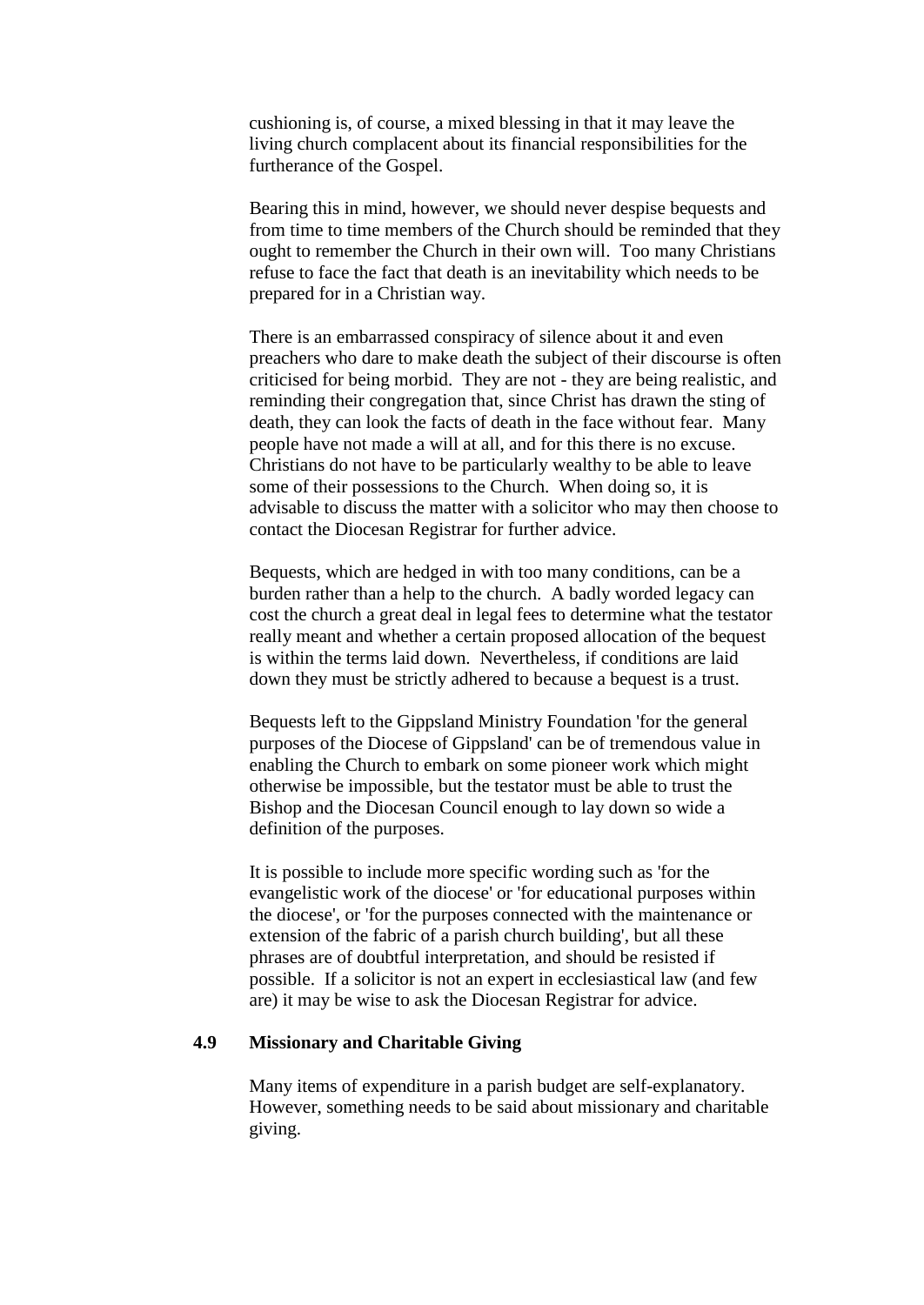Often, we are well enough aware of the need to ask individuals to give to the Church through the parish council, yet tragically blind to the need for the parish council itself to look beyond its own immediate needs and its own boundaries to the needs of the wider Church and to all humanity.

Many parish budgets are too inward-looking, and the parish council which can easily be persuaded that gas and electricity bills must be paid and the church building kept clean and tidy and properly equipped, shuts its eyes when the wider Church is mentioned.

Well-worn slogans like 'charity begins at home' are trotted out, or the parish council is told that 'we would like to give to missions, but if we did we could not keep our own plant going', or 'it is for individual church members to give to the charities of their choice, not for the parish council to do their charitable giving for them'.

Just as an individual's Christian credibility rests upon whether he or she is prepared to back his or her profession of faith by acts involving the disposition of possessions so the credibility of the parish council as a Christian body rests upon whether it spends all its money on itself or whether its eyes are open to wider needs.

Many parishes teach that their congregation should tithe either literally by giving a tenth of their income away or metaphorically by setting aside some lesser percentage of their disposable wealth. On this principle, a parish council should aim to give away no less a percentage of the parish budget. Some do this by ensuring that there are gift days specially devoted to missionary giving.

Others ensure that the tithe is met first, and the gift days are additional offerings. Some parishes are known to give away half their income and that does not include the ministry cost and pledge to the Diocese which is not counted as missionary giving but as bearing the parish's due share of necessary centralised expenditure. If a parish is asking members of the congregation to be good stewards of their money, parish council in its turn must likewise not spend all its income on its own internal needs. These principles must be borne in mind when the budget is being drawn up.

The means of distributing the parish council's "tithe" needs to be carefully thought out. It is all too easy to have a list of bodies customarily supported, and to divide the amount available in the same proportions year by year as an agenda item taking up less than five minutes of the parish council's time each year. In that way, the recipient bodies may be materially supported but the understanding of the congregation and its commitment to the work it thereby supports is minimal.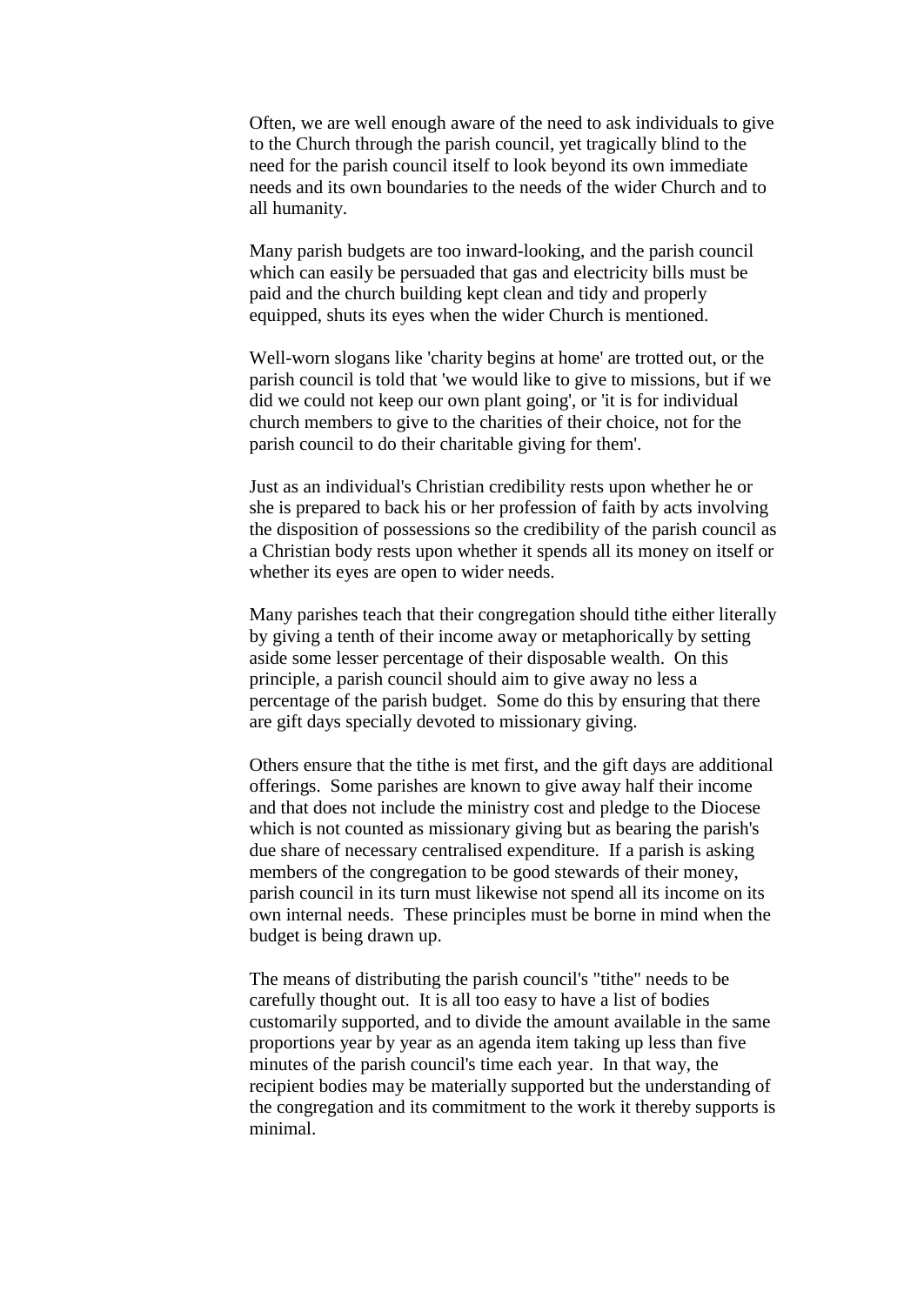There needs to be information and education, so that the congregation knows something of the work of the missions and charities supported. Some missionary societies provide link persons who correspond with supporting parishes and send personal news and pictures, even taperecorded messages. The parish council needs to discuss means by which the congregation may become aware of the realities behind donations and how the congregational awareness may be fed back to the parish council to affect the pattern of giving.

#### **4.10 Audit**

Parish auditors are appointed at the annual general meeting of parishes. The provision in the Parish Administration Act reads as follows:

*42(g) the appointment of a person who is a certified practicing accountant or who holds a similar qualification as auditor or, if no such person is available, of 2 persons as joint auditors;*

If a professional fee is likely to be incurred, the proposed auditor should be asked in advance for an estimate. The annual meeting should be asked to bear this in mind when making the appointment, though if it has been previous practice to employ a paid auditor, the previous year's fee may be shown in the annual accounts and the treasurer will already have inserted a figure in the proposed budget for the year.

As soon as the books for the year have been closed, the treasurer will need to send or take to the auditor all the papers which will be needed to carry out the audit. This will include the cash book(s), receipted bills, pay-in slips or deposit books, bank statements, cheque stubs, interest statements, etc.

It is not for the auditor to prepare an income and expenditure account or statement of funds and other assets held. This is the treasurer's job. The auditor's function is to check those statements, to see that all items purporting to have been paid have in fact been paid, that all items purporting to have been received have indeed been received, and that payments which have been made have been properly authorised.

When the auditor is satisfied that the accounts are correct and complete, and in accordance with the vouchers and receipts examined, he or she will sign a statement at the foot of the accounts such as "I/we have examined the foregoing receipts and payments accounts for the year ending 31 December 19. (and the statement of funds and property held as at that date) with the books and vouchers and certify the same to be correct and in accordance therewith'.

The audited accounts are then presented to the annual general meeting of parishioners. The parish council will have seen copies of these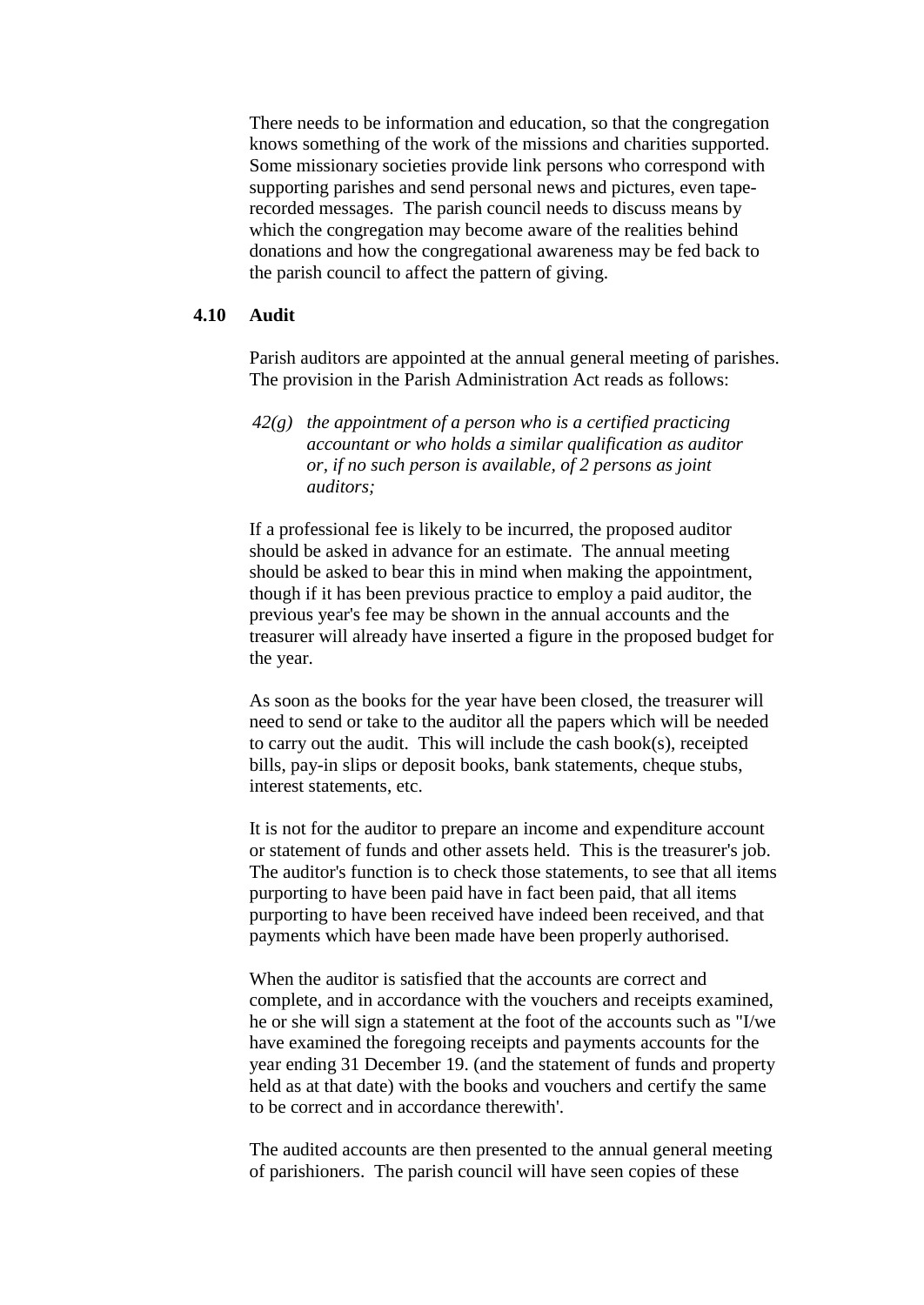accounts and should have discussed them and their implications with the treasurer at a meeting between the end of the financial year and the public presentation of the accounts. The parish council should formally adopt the accounts for presentation to the annual general meeting.

#### **4.11 The Annual General Meeting of Parishioners**

The presentation of accounts at the annual general meeting is governed by section 42 of the Parish Administration Act which reads in part, as follows:

- *42(c) the report of the parish council, including a report on the finances of the parish, the presentation of the audited balance sheet and other financial statements of the parish and the presentation of a budget for the financial year of the parish ending on the next 31 December;*
- *(d) ……………..*
- *(e) a report by the parish council on the diocesan assessment payable by the parish in respect of the financial year commencing on the preceding 1 January;*

The Act would be complied with if the treasurer held the only copy of the accounts and simply read the figures from them to the annual meeting. The meeting would be asked 'Any questions?' and if there were none, 'Do you approve of the accounts?'; the presiding member would sign them, and the signed copy would be filed and that would be that.

This, however, would be a travesty. Nobody at the annual meeting can take in the significance of a mass of figures as they are read out. At the very least, the treasurer should see that copies of the audited accounts are duplicated and made available to each member of the annual meeting to examine. He or she should take the meeting through the main headings and point out their significance. It is helpful to print for comparison the corresponding figures for the previous year in a column parallel to figures being presented, so that any changes can be immediately obvious, and questions asked, and explanations given.

Even this is not enough, because many of those present at the annual meeting will not be sufficiently familiar with figures and numbers to take in the significance of a column of them. The treasurer may want to include with the accounts a supplementary statement showing what percentage of income and expenditure is represented by each item. The meeting then knows without having to calculate it, whether the parish council has given one per cent or fifty per cent of its income to missions and charities, or whether the heating of the church and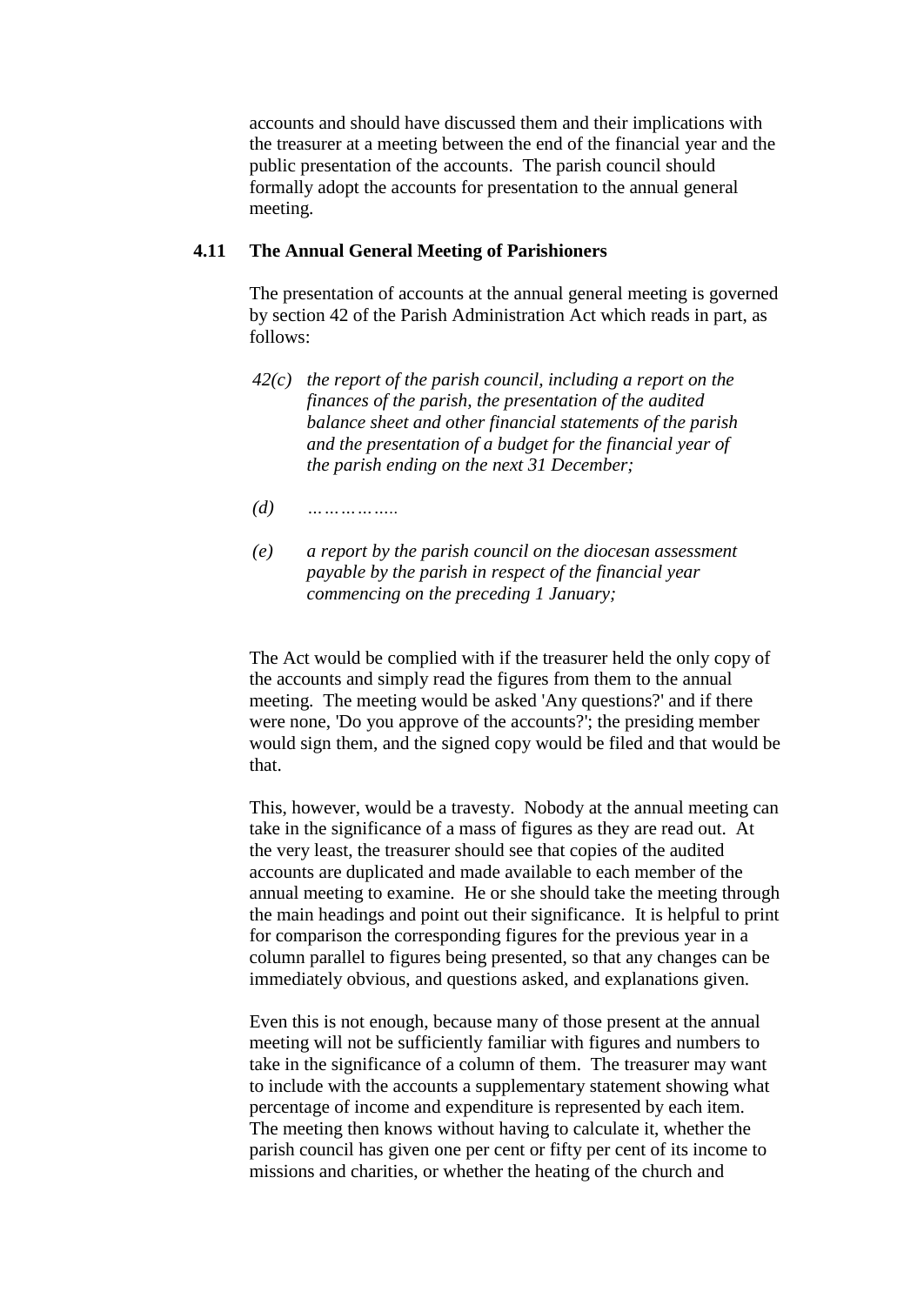premises accounts for ten or seventy-five per cent of the total. The percentage increase in the totals between the last year and the previous one can usefully be given, and compared with the Consumer Price Index as published by the Australian Bureau of Statistics.

In this way, the congregation can see whether its income and giving is keeping pace with inflation, or whether an apparent increase in giving represents a fall in real purchasing power. At times a comparative chart showing trends over many years may be useful, since years may not be typical.

The visual chart (e.g. a circle divided into segments or a row of ten cent coins showing how much of each \$1.00 received came from what source, and how much of each dollar spent went to each purpose) is even more revealing than a column of percentages. This kind of presentation helps many of the congregation who are better at visualising than at abstract thinking. They can then see where the money comes from and where it goes.

If the treasurer is not very good at this kind of thing (or, particularly, if he or she is not helped by it, and thinks it is beneath the dignity of the annual meeting) he or she ought to ask a friend who is good at visual aids to prepare some charts based on the figures supplied. The Treasurer will probably be astonished at the way this contributes both to the ease, and the depth at which, the annual meeting grasps the financial facts presented.

#### **4.12 The Budget**

The treasurer needs to prepare a realistic budget for a year knowing the pattern of expenditure in the previous year. Ideally the total year's figures would need to be available to prepare a reasonably sound budget; but if the Treasurer prepares it a month or so before the end of the year, he or she can do a bit of intelligent estimating of the annual totals based on ten or eleven months' figures and the knowledge of previous years' pattern of receipts and payments (do annual donations all arrive in December? Is there a fuel bill to be paid that month?). The advantage of having complete and relevant information is obvious, but many treasurers feel that this leaves the adoption of the budget too late in the year, and that a budget ought to be adopted by a parish council before the first day of the year to which it relates. Each parish must make up its own mind about that.

The budget will be drafted by the treasurer and probably discussed with the rector and the committees of parish council before going to the full parish council. If the receipts and payments cannot balance without budgeting for a deficit, this must be resolved. Providing there are reserves which can be called upon, a small deficit in one year is tolerable; but unless there are exceptional reasons, to **budget** for a deficit is a very unwise thing to do. It means that the church plans to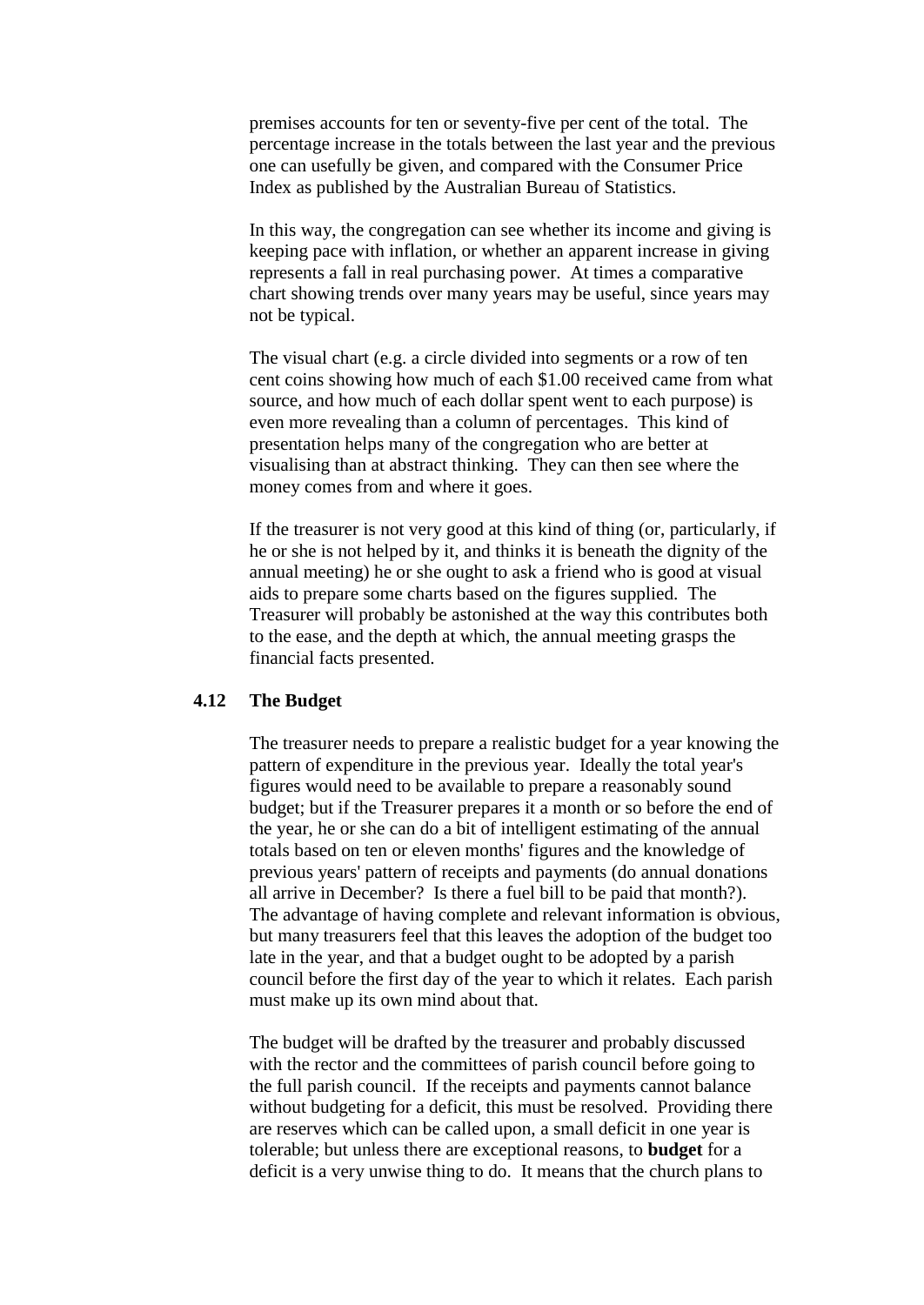spend money it does not expect to receive. In that case, expenditure must be contained until income improves, and the budget will reflect this. A budget should be monitored over the course of the year and if the position improves, a supplementary budget may be considered.

When the parish council has agreed on the budget for the year, it should be publicised so that the parishioners may know the details of how the parish council intends to spend the money it expects to receive in the year ahead.

#### **4.13 Borrowing Funds**

From time to time parishes need to borrow money for a capital purpose such as a new building or a major renovation. The parish may need to borrow funds to enable it to meet extra commitments such as a stewardship campaign.

Section 56 of the Parish Administration Act which is in Part 5 of that Act and may be found in the Appendix governs borrowings by parishes.

Any project requiring funds to be borrowed needs to be carefully costed and preliminary negotiations with a lending institution need to be undertaken.

There needs to be a clear resolution by parish council to proceed and if appropriate, consultation with parish members.

Parishes are normally required to borrow from the Anglican Development Fund – Gippsland.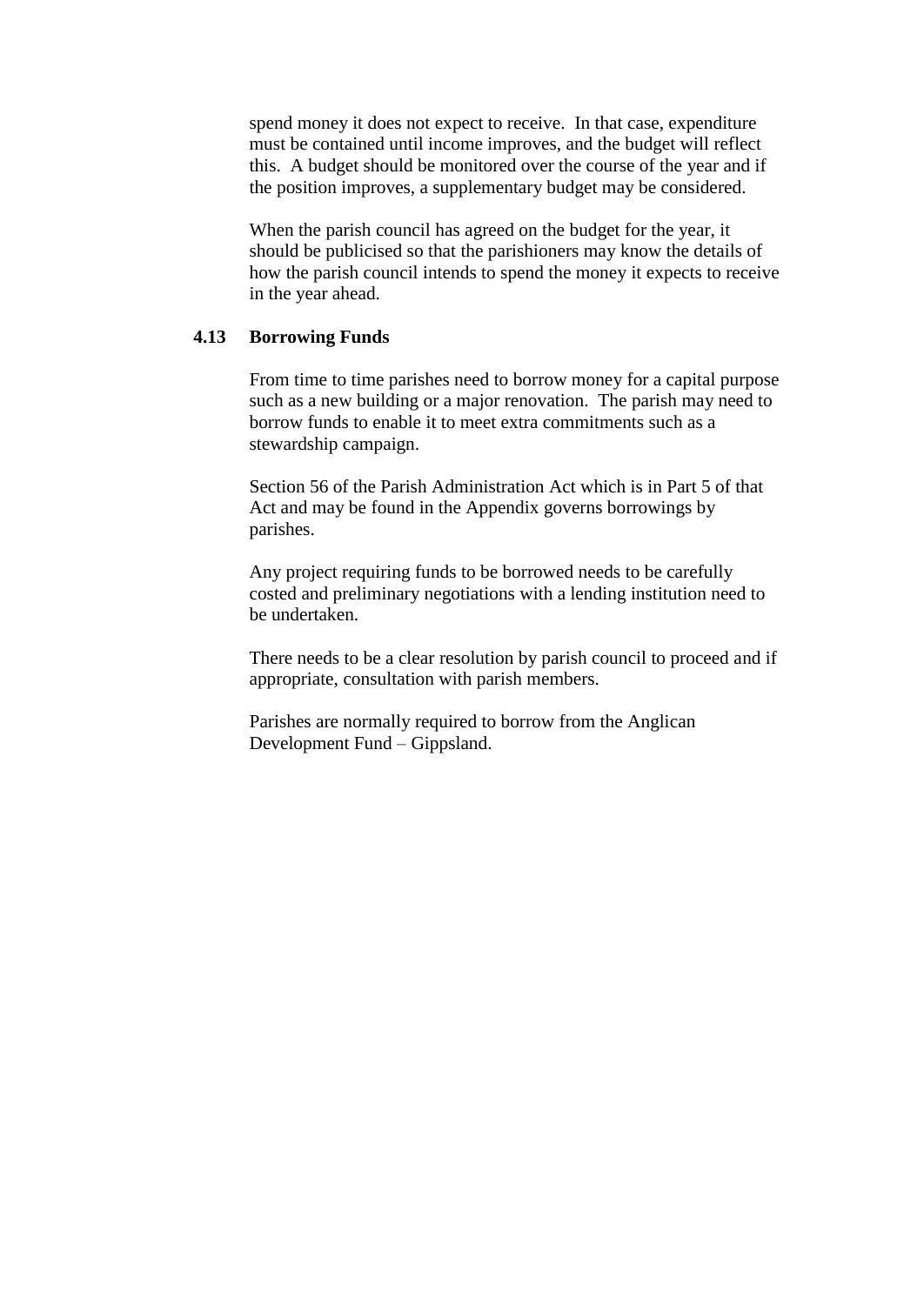#### **APPENDIX A**

#### *Extract from Parish Administration Act 1994*

#### **PART 5** *-* **FINANCE**

#### *Banking*

53*.* (1) All parish or church funds shall be kept in an account, or accounts, at a bank, or at another institution approved by the Bishop in Council.

(2) An account for funds referred to in sub-section (1) shall not be opened at a bank, or another institution without the authority of the parish council.

(3) Money shall not be withdrawn from an account except on the signature of 2 or more persons authorized by the parish council.

(4) The parish council shall keep a record of all accounts opened by the parish council or any parish organisation.

(5) In this section, **"church funds"** includes funds of parish organisations.

#### *Administration of funds*

54*.* The parish council shall administer its general funds subject to the following obligations and order of priority:

- (a) payment of the amounts given in the monthly invoices issued by the Registrar in respect of -
	- (i) the incumbent and other ministers of the parish, including amounts payable in respect of long service leave, the provident fund and insurance;
	- (ii) the parish assessment and all other outgoings;
- (b) payment of expenses incurred in the conduct of the parish's affairs;
- (c) payment of contributions from its funds towards the work of the Church beyond the parish in accordance with any diocesan scheme for parish giving for this purpose;
- (d) payment of reasonable expenses incurred by the clergy and lay representatives in Synod or conferences approved by the parish council;
- (e) payment of other expenses.

*Money raised by parish council to be used for Church purposes*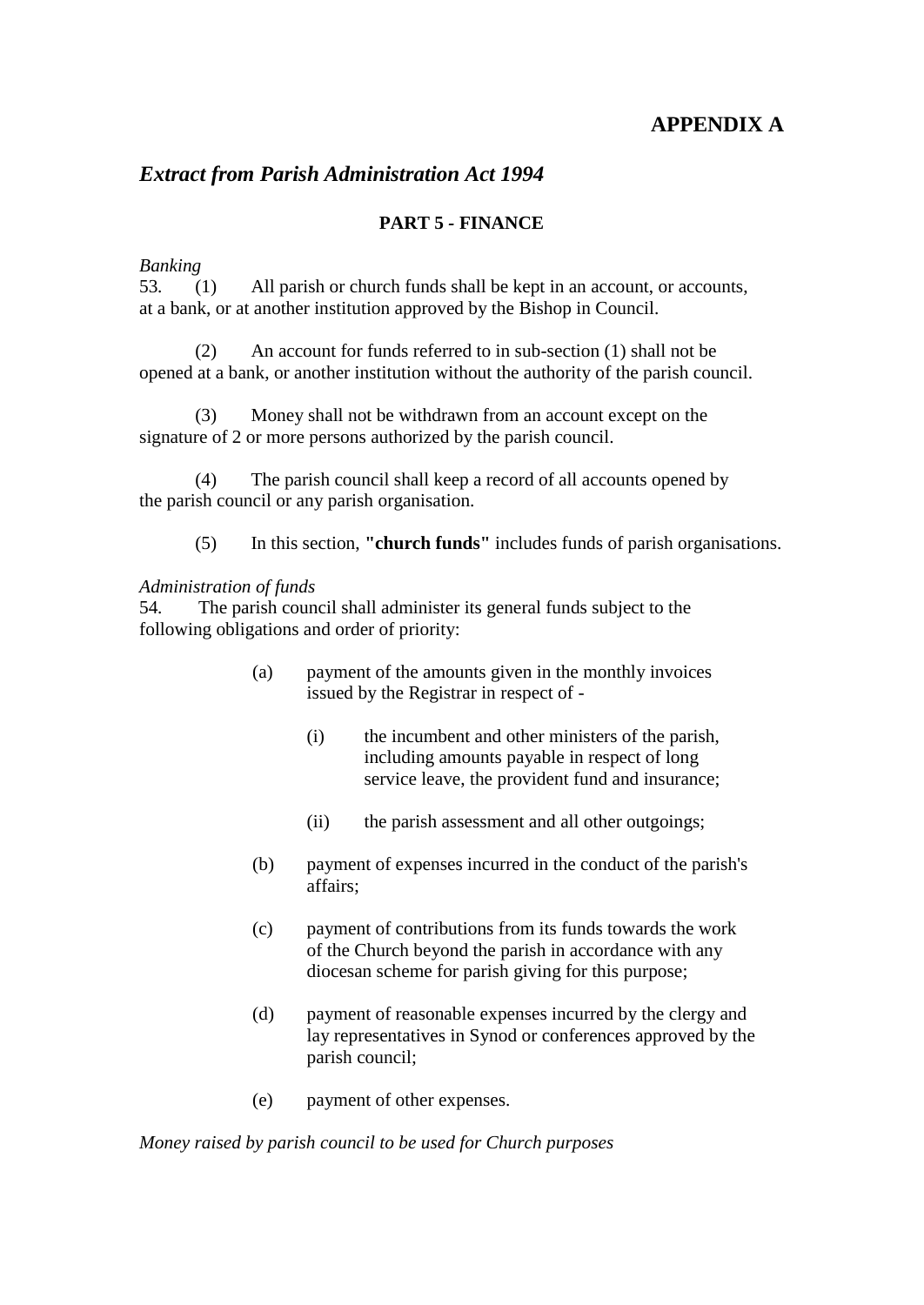55. (1) Money raised in the parish by a person or organisation in the name of the Church shall be used for such purposes as shall be decided by the parish council, having regard to any views submitted to it.

(2) A parish organisation shall not raise funds except with the authority of the parish council, and must not borrow money.

#### *Borrowing*

56. (1) The parish council shall not borrow money for any purpose without the consent of the Bishop in Council.

(2) The Bishop in Council -

(a) may approve a loan by way of overdraft of current account the amount of which does not exceed one fifth of the total income of the parish as shown in the last audited accounts or as estimated by the Bishop in Council;

(b) may approve a special loan for an amount that does not exceed either -

- (i) the aggregate income of the parish for the last 2 financial years as shown in the audited accounts or as estimated by the Bishop in Council; or
- (ii) an amount which when aggregated with all existing debts of the parish would exceed the amount referred to in subparagraph (i);
- (c) must not approve a loan to replace or renew a loan the terms of which have not been complied with, unless the Bishop in Council determines that there are special circumstances;
- (d) must not approve a loan the period for repayment of which exceeds 20 years.

(4) Nothing in this section applies to a mortgage of property of the parish held by the Trusts Corporation.

#### *Parish funds*

57. (1) A parish council must ensure that the amount of parish funds held for the time being by the parish council (whether on deposit with a bank or other institution or otherwise than by the Trusts Corporation or on deposit with the Diocesan Rolling Fund) does not at any time exceed twice the amount of the invoices under section 54 (a) last received, or such lesser sum as the parish council determines from time to time.

(2) A parish council must ensure that parish funds, other than an amount or amounts not exceeding in total twice the amount of the invoices under section 54 (a)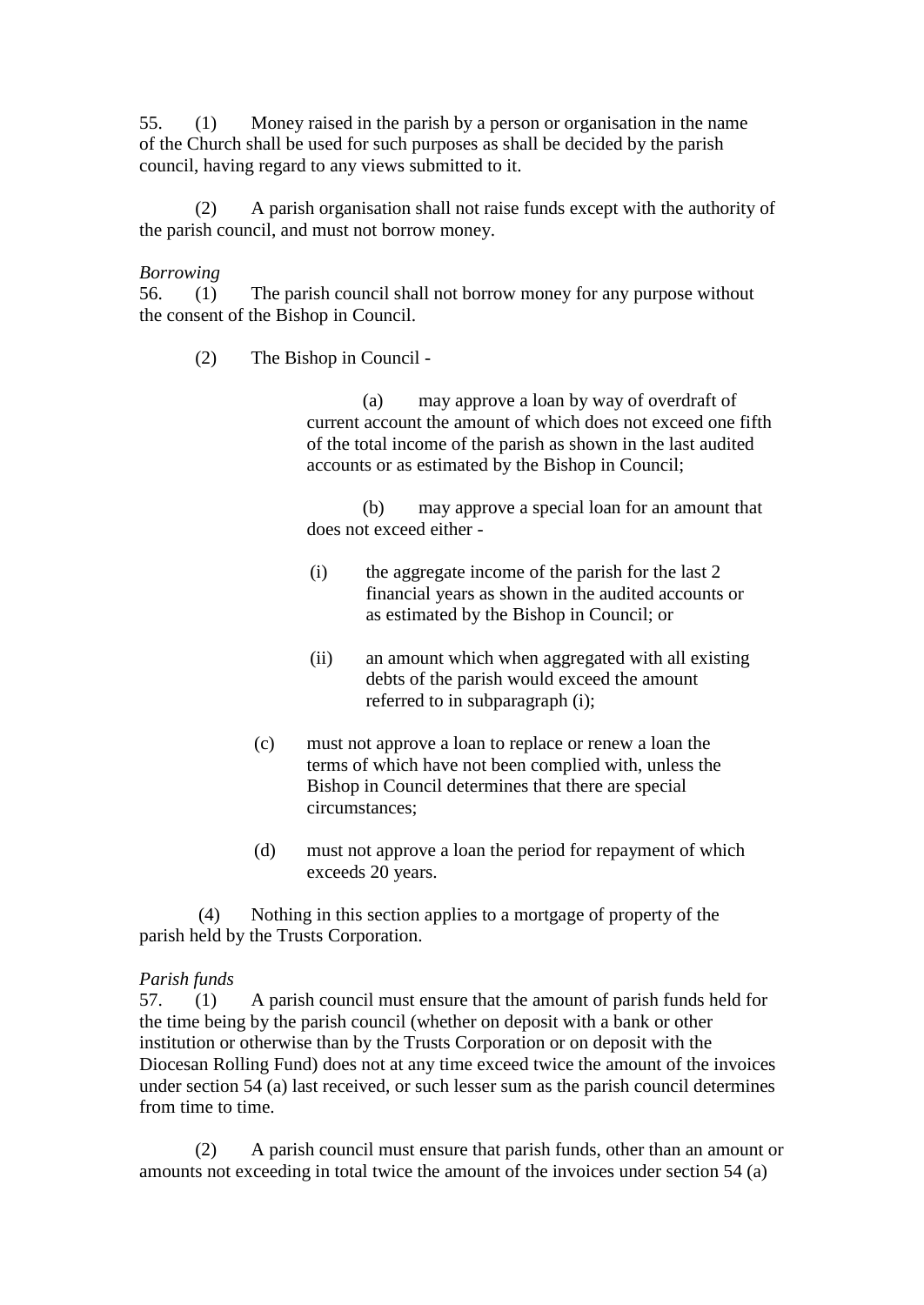last received, or such lesser amount as the parish council determines from time to time, are deposited with the Registrar for investment -

- (a) by the Trusts Corporation on behalf of the parish; or
- (b) in the Diocesan Rolling Fund.

(3) If a parish, or the incumbent for the time being, or any organisation or church of a parish, is a beneficiary under any trust or is entitled to the income, or any part of the income of any property, the property of the trust or other property must be held by the Trusts Corporation, except to the extent that the terms of the trust or other deed otherwise provide.

(4) Nothing in sub-section (2) affects the right of a parish council to use parish funds in any manner it determines, subject to compliance with the terms of any trust or conditions applying to the use of the funds.

- (5) The Registrar must ensure that
	- (a) parish funds deposited with the Registrar for investment
		- (i) are invested by the Trusts Corporation in accordance with the **Church Funds Act 2001,**  whether in a common fund or otherwise; or
		- (ii) are invested in the Diocesan Rolling Fund;
	- (b) parish funds are made available to the parish council for use as it determines;
	- (c) interest earned on the investment of parish funds in accordance with this section is credited to the account of the parish in accordance with the terms of investment or as otherwise determined by the Bishop in Council;
	- (d) appropriate accounting and other records are kept so that all transactions affecting parish funds are properly recorded;
	- (e) statements and accounts of parish funds are provided to the parish council at least twice a year and at such other times as the Bishop in Council determines.

(6) In this section, **"parish funds"** includes money of the parish council or any church of the parish or any organisation of the parish or any church of the parish.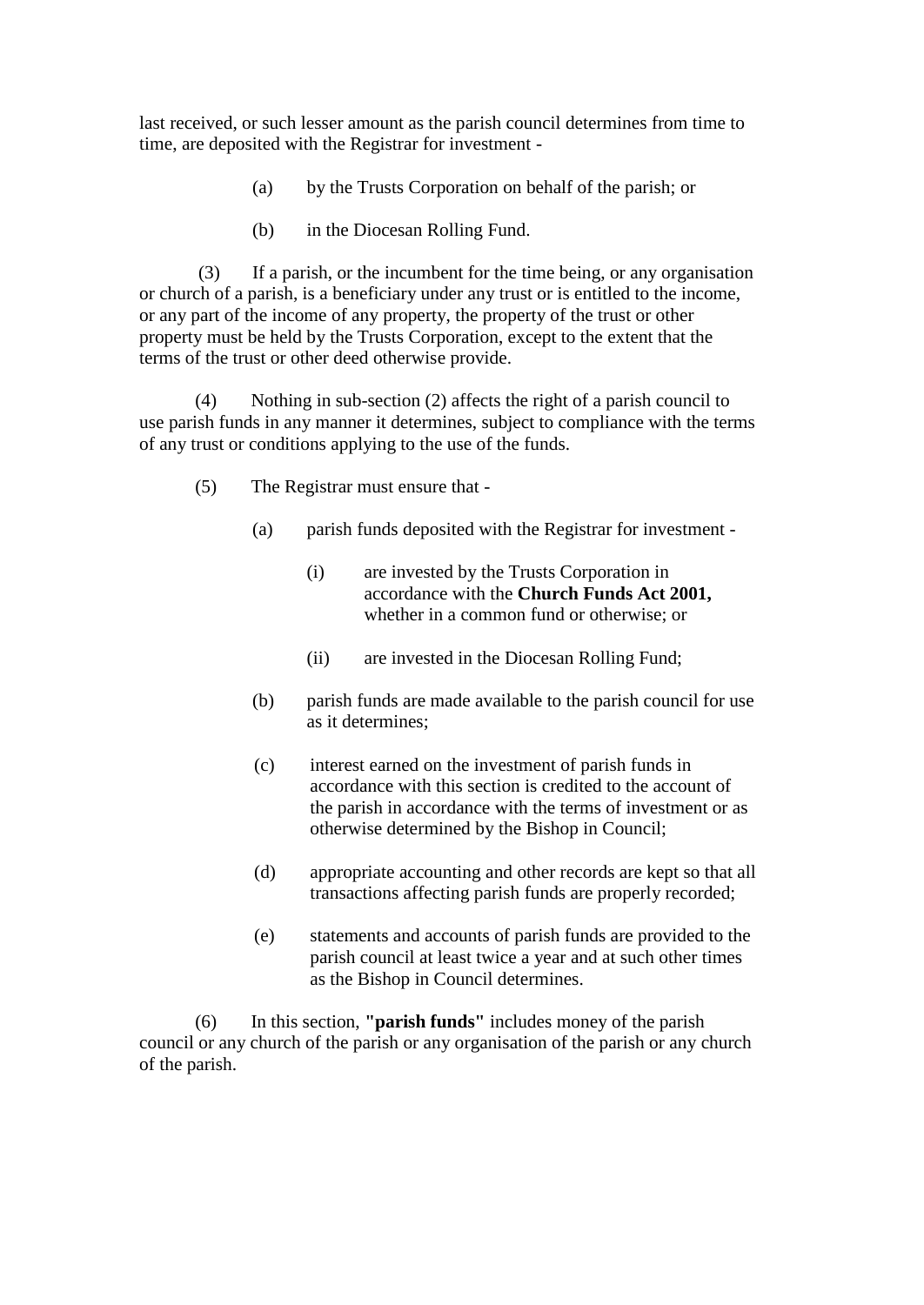#### **TRUST POLICIES APPROVED BY BISHOP-IN-COUNCIL (As revised from time to time)**

#### **12 September 1989**

#### **1. Parish Trusts General**

That is funds left to Parishes by Will or donation, but which are not governed by expressed terms or directions from the Will or Donor. The funds in this category can he used for charitable purposes other than day-to-day running expenses.

#### **Policy**

That Parish Trusts which were not restricted by Trust terms be able to be withdrawn without the necessity of Bishop-in-Council's approval for charitable purposes and not for day to day running expenses.

#### **2. Parish Trusts - Specific Terms**

These funds are received by way of bequest or from a donor who gives specific terms and directions as to what and how the funds may be appropriated.

#### **Policy**

That Parish Trusts with specific Trust terms can be withdrawn upon an application being made to the Registrar. He would be required to refer the request to The Trusts Corporation (or Diocesan Legal Advisor if appropriate) whose duty is to ensure that the purpose for which the funds were to be used accords with the terms of the Trust.

#### **3. Parish Trusts - Land Sale Proceeds**

These Trusts usually derive from the sale of Parish land and traditionally have only been applied to other land purchases or capital works. It is reasonable also to form the view that the original donors may have created an implied trust and that such proceeds ought only to be applied to land and buildings.

#### **Policy**

That the approval of Bishop-in-Council be required for the release of land sale proceeds that such funds be only released for purchases of land, erection or renovation of buildings.

#### **4. Parish Trusts - Parish Investment**

These funds are placed with the Diocese for investment and represent surplus funds from the parish.

#### **Policy**

That Parishes can withdraw funds without the necessity for Bishop-in-Council approval and without restriction on their use and application.

#### **5. Parish Trusts - Parish Funds Raised for Purposes.**